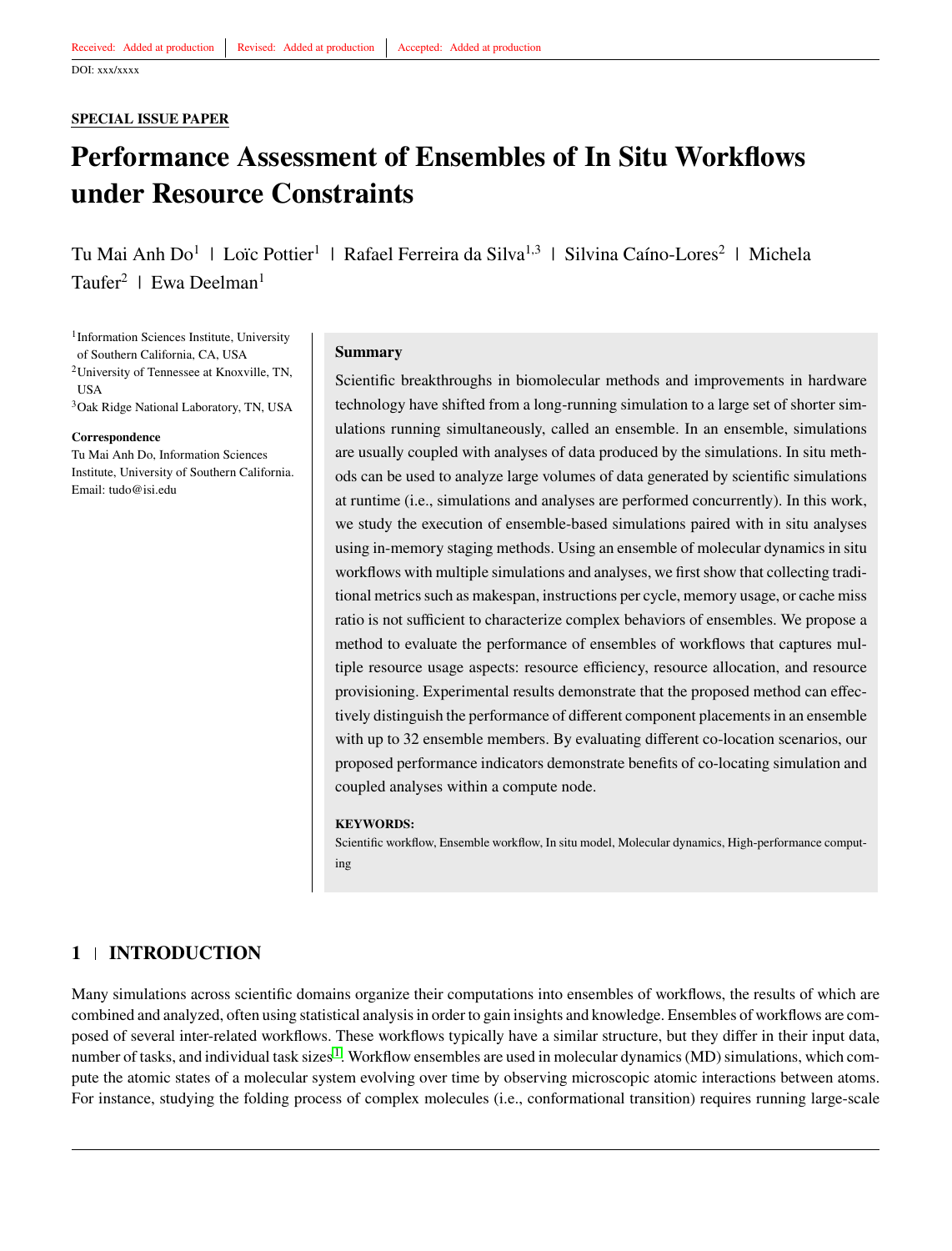simulations with hundred of thousands of jobs to thoroughly explore feasible solutions in the configuration space. Such simulations require considerable computing time and resources that may grow exponentially with the size of the molecular system. These simulations are run in a concurrent fashion on high-performance computing (HPC) systems <sup>[2](#page-16-1)</sup>. Ensemble-based simu-lation approaches may lead to more efficient sampling of the solution space. For instance, multiple-walker<sup>[3](#page-16-2)</sup> employs multiple replicas of a molecular system, known as walkers, where each walker simultaneously explores the same free energy landscape to improve sampling performance. Generalized ensembles<sup>[4](#page-16-3)</sup> allow sampling of a broader configuration space by partitioning simulation states into ensembles with optimal weights to perform a random walk in potential energy spaces.

Traditionally, MD simulations and the data analysis of their outputs (e.g., the molecular trajectories and energies across a simulation) are loosely coupled, where the analysis starts upon simulation completion. The coupling between the two components is typically done via the file system. However, because of the growing disparity between storage and computing capabilities in cur-rent leadership computers<sup>[5](#page-16-4)</sup>, post-processing of potentially large volumes of simulation data results in I/O bottlenecks<sup>[6](#page-16-5)</sup> – writing data to storage during a simulation results into substantial slowdowns of the simulation itself, which experiences waiting for I/O. Furthermore, post-processing analysis does not allow runtime steering of the simulation to explore more promising configura-tions. In situ processing has emerged as an alternative paradigm to overcome such limitations<sup>[7](#page-16-6)</sup>. Rather than post-processing data upon simulation completion, in situ methods allow scientists to process data during the runtime of the simulation by leveraging in-memory staging solutions such as DIMES<sup>[8](#page-16-7)</sup>, or fast local storage such as burst buffers<sup>[9](#page-16-8)</sup> and performing the analysis concurrently. MD simulations, like many scientific simulations from diverse scientific domains, exhibit an iterative pattern that can benefit from the in situ paradigm (i.e., data generation and analysis can occur in concert). In this paper, we propose a solution to the efficient in situ processing problem in which simulations are coupled with analyses by staging simulation data into memory.

When running ensembles of in situ workflows, simulations and analyses can share the same resources, so that the data flowing between them can be efficiently communicated. However, resource sharing can lead to contentions and performance degradation due to interference <sup>[10](#page-16-9)</sup>. In this paper, we present a method to characterize the execution of the workflow ensemble and to decide how the workflow components need to be placed within a system in order to optimize the overall workflow ensemble performance. To this end, we introduce a set of performance metrics that quantify the benefits of the co-location between components sharing the same computing allocation. We formalize the behavior of workflow ensembles into a theoretical framework and, then based on this framework we propose a method to evaluate resource usage, resource allocation, and resource provisioning for workflow ensembles. In addition to preliminary results from a recently published study<sup>[11](#page-16-10)</sup>, we validate the applicability of our proposed method on large-scale workflow ensembles, which have many simulations and in situ analyses coupled together using a variety of resource settings. Our contributions are as follows:

- 1. We introduce a set of comprehensive metrics that can characterize the overall workflow ensemble behavior at different levels of the application (task, workflow, and ensemble).
- 2. We propose a formal execution model to characterize in situ execution, which is then used to compute the efficiency of coupled components – this model lays out the foundation for our workflow ensemble performance framework.
- 3. We introduce novel performance indicators that allow us to assess the expected efficiency of a given configuration of a workflow ensemble in multiple resource perspectives.
- 4. We validate our proposed indicators using a realistic MD application executing on a leadership class system and empirically demonstrate the feasibility of using our methods in: (i) comparing the efficiency of various co-location scenarios with different resource configurations; and (ii) interpreting the performance of workflow ensembles that have a large number of simulations and analyses running in situ.

## <span id="page-1-0"></span>**2 Workflow ensemble**

In this section, we conduct several experiments using a realistic use case of molecular dynamics ensembles executing on a large-scale HPC platform. We characterize the behavior of the ensemble use case using traditional metrics and discuss their limitations. The analysis of the obtained results demonstrates the need for new metrics that can accurately capture performance behaviors of ensemble-based computations. Based on these results, we develop new metrics that can accurately capture the ensemble behavior.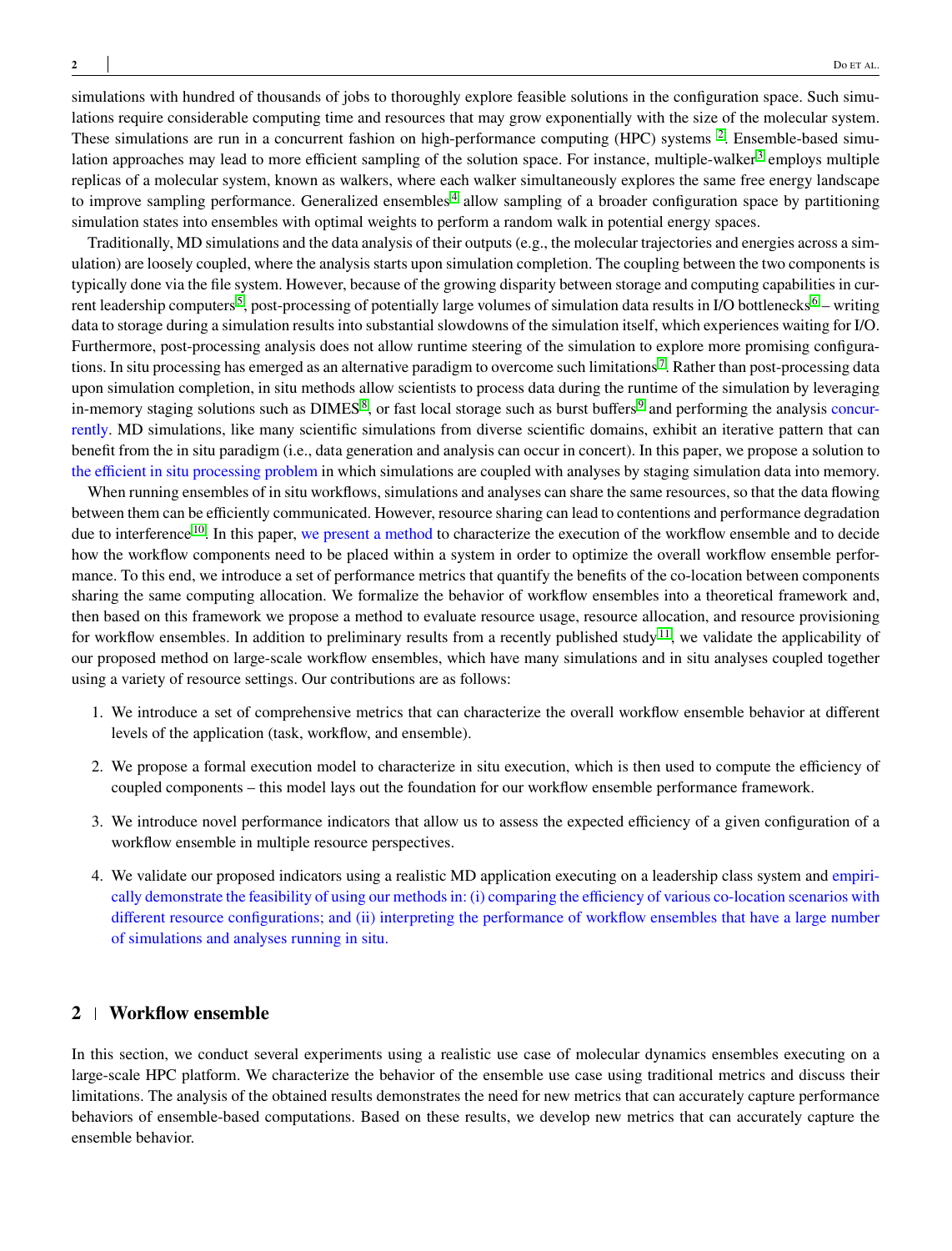## **2.1 Definitions**

A *workflow ensemble* is a collection of inter-related *ensemble members/workflows* executing in parallel. Each ensemble member may be comprised of multiple *ensemble components* – a component can be a simulation or an analysis as is the case in our MD example [\(Figure 1\)](#page-2-0). Note that even though a workflow ensemble can be comprised of parallel and sequential workflows, we can always group workflows (ensemble members) running in parallel into a workflow ensemble. We focus on the set of ensemble members running concurrently and starting their executions at the same time, to mimic how multiple MD simulations are executed simultaneously in ensemble methods  $3,4$  $3,4$ . In this work, we restrict ourselves to a single simulation per ensemble member. This simulation is coupled with at least one analysis component. We assume that ensemble members do not exchange information and are independent of each other (i.e., the analysis component of a given ensemble member only requires data generated by the simulation of that ensemble member  $12$ ). The type of coupling is defined by the ensemble components. In our MD application, the simulation periodically writes out the data, which is read synchronously by the analyses. Although the simulation can compute while the analyses are reading the data, the simulation does not write any new data until the data from the previous iteration is fully consumed.

<span id="page-2-0"></span>

**FIGURE 1** Ensemble of in situ workflows.

**FIGURE 2** Overview of the proposed framework.

## <span id="page-2-2"></span>**2.2 Experimental Setup**

In situ processing, combined with in-memory computing, has emerged as a solution to overcome I/O bottlenecks in large-scale systems, because moving data in memory rather than via the file system provides enhanced performance. However, using in situ processing often implies that the communicating components need to share a node on an HPC system (in case of a distributed memory architecture). This co-location can also lead to resource contention and thus reduce the benefit of in situ communications. In the context of workflow ensembles, a large number of components sharing resources may exacerbate resource contention. To measure the impact of resource contention, we monitor a set of traditional metrics (see [Table 1\)](#page-2-1) that are classified into three levels of granularity: (i) ensemble component, (ii) ensemble member/workflow, and (iii) workflow ensemble.

<span id="page-2-1"></span>

| <b>Metric</b>            | Description                                                             |  |  |  |  |
|--------------------------|-------------------------------------------------------------------------|--|--|--|--|
|                          | Ensemble Component                                                      |  |  |  |  |
| Execution time           | Time spent in one component (e.g., simulation or analyses)              |  |  |  |  |
| LLC miss ratio           | Number of LLC misses / Number of LLC references                         |  |  |  |  |
| Memory intensity         | Number of LLC misses / Number of instructions                           |  |  |  |  |
|                          | Instructions per cycle Number of instructions / Number of cycles        |  |  |  |  |
| Ensemble Member          |                                                                         |  |  |  |  |
| Member makespan          | Timespan between simulation start time and the latest analysis end time |  |  |  |  |
| <b>Workflow Ensemble</b> |                                                                         |  |  |  |  |
| Ensemble makespan        | Maximum makespan among all ensemble members in the workflow             |  |  |  |  |

**TABLE 1** Set of metrics. (LLC stands for Last-level cache.)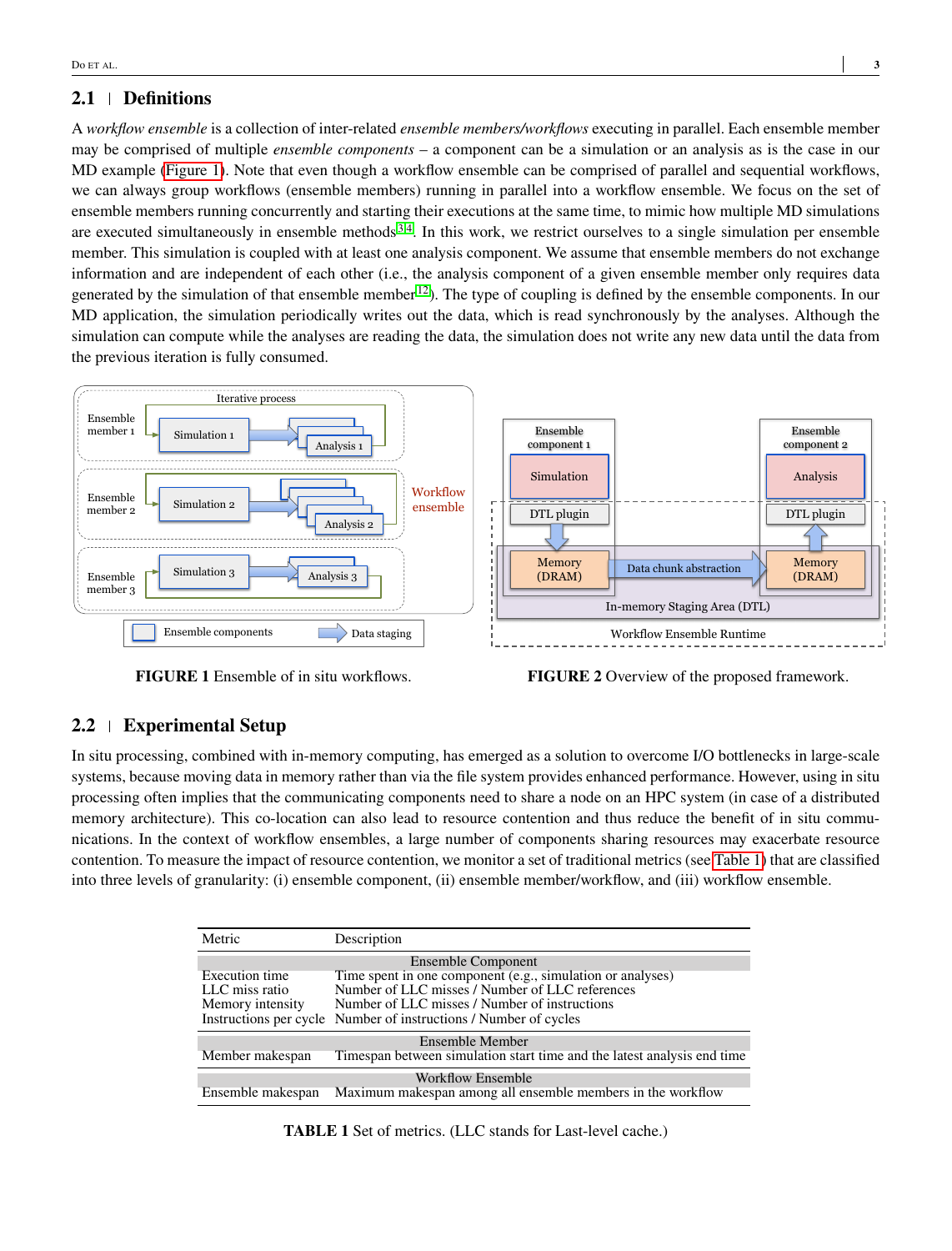At the ensemble component level, cache miss ratio and memory intensity<sup>[13](#page-16-12)</sup> indicate the degree of resource contention; instructions per cycle shows the raw performance of the ensemble component. At the ensemble member level, we calculate the turnaround time (makespan) of each member, by computing the difference between the completion time of the latest analysis and the simulation start time. The ensemble makespan is defined as the maximum makespan among all ensemble members. (Recall that all members run concurrently and all simulations start simultaneously.)

*Application***.** In this experiment, an ensemble member is comprised of a MD simulation coupled with analysis kernels using in situ processing. Specifically, the simulation simulates a medium-scale all-atom system containing the GltPh transporter protein<sup>[14](#page-16-13)</sup>. Molecular interactions are implemented with GROMACS<sup>[15](#page-16-14)</sup>, with standard simulation settings at a time-step of 2 femtoseconds. The simulation periodically sends in-memory generated frames, i.e. atomic positions, to the analyses coupled with it. In our application, the analysis computes the largest eigenvalue of bipartite matrices <sup>[16](#page-17-0)[,17](#page-17-1)</sup> as a collective variable <sup>[18](#page-17-2)</sup> of the frames. This captures molecular motions of the system. The frequency at which data is sent for analysis is determined by the *stride*, which represents the number of simulation steps computed before a frame is generated.

*Workflow ensemble runtime***.** For our experiments, we developed a runtime system [\(Figure 2\)](#page-2-0) that manages the execution of workflow ensembles on a target HPC platform. This runtime includes two main components: (i) a data transport layer (DTL), and (ii) a DTL plugin. The former represents a variety of storage tiers, including in-memory<sup>[8](#page-16-7)</sup>, burst-buffers<sup>[9](#page-16-8)</sup>, or parallel file systems. In this paper, we target in-memory DTL. The latter acts as a middle layer between the ensemble components (simulations/analyses) and the underlying DTL and is responsible for data handling. The simulation uses the DTL plugin to write out data abstracted into a *chunk*, which is the base data representation managed within the entire runtime. This abstraction allows the system to be adaptable to a variety of simulations and eases the burden of developing special-purpose code to pair with diverse simulation types. The chunk also defines a unique data type standard for the analysis kernels, though each of them may perform different computations. The DTL plugin performs data marshaling to support various DTL implementations. Specifically, the abstract chunk is serialized to a buffer of bytes, which is easy to manage for most DTL. The DTL plugin interfaces also hide the complexities of managing different I/O staging protocols in the DTL. To optimize the in situ data processing, coupled components in an ensemble member are synchronized as they progress concurrently over time. For example, in an ensemble of simulations, analysis steps can only execute upon completion of the current simulation step.

*Experimental platform*. Our execution platform is Cori<sup>[19](#page-17-3)</sup>, a Cray XC40 supercomputer located at the National Energy Research Scientific Computing Center (NERSC). Each compute node is equipped with two Intel Xeon E5-2698 v3 (16 cores each) sharing 128 GB of DRAM, which are connected through a Cray Aries dragonfly topology. To test the impact of co-locating the analyses and the simulation, we set the simulation to a predefined stride and choose the settings for the analysis that satisfy two conditions: (i) a simulation step takes longer than an analysis step so that the analysis does not slow down the simulation; (ii) the idle time in the analysis (waiting for simulations' chunks) is minimized, so that we maximize the time that the analyses and simulations are running at the same time. [Section 3.4.1](#page-7-0) provides more details about the approach. For our experiments, the two constraints are satisfied by the following resource allocations: every simulation runs on 16 physical cores of a computing node with a stride equal to 2,000 and 30,000 simulation steps, and each analysis uses [8](#page-16-7) physical cores. We leverage DIMES<sup>8</sup> to deploy the inmemory staging area for the DTL. DIMES is an in situ implementation in which data is kept locally in the node memory on which the simulation is running and distributed over network to nodes upon request. We use TAU<sup>[20](#page-17-4)</sup> to collect execution times, performance counters, and memory footprints. Measurements are averaged over five trials.

*Workflow configurations***.** In this work, we experiment with workflow ensembles instantiated with different configurations (e.g., number of ensemble members, component placements) to study co-location behaviors. [Table 2](#page-4-0) shows the 7 configurations used in our experiments. These configurations include the number of ensemble members, number of computing nodes allocated for the entire workflow ensemble , and node indexes in the allocation on which each ensemble component is running. Every ensemble member is comprised of one simulation coupled with one analysis.  $C_f$  and  $C_c$  are two elementary configurations in which each configuration has a single ensemble member.  $C_f$  describes a co-location-free placement, i.e. the simulation and the analysis are located on two separate nodes.  $C_c$  co-locates the simulation and the analysis on a single compute node. The configurations for two ensemble members explore several co-location scenarios of ensemble components. In C1.1, the two analyses run on the same node and each simulation on a dedicated node; in C1.2, both simulations share a node and analyses run on dedicated nodes. In *𝐶*1*.*3, the simulation and the analysis of the first ensemble member share the same node, while the other ensemble member has the simulation and the analysis running on two different nodes. In  $C<sub>1.4</sub>$ , the two simulations share a node and the two analyses share another node. Finally, *C*1.5 represents the setup where each simulation shares a node with its corresponding analysis.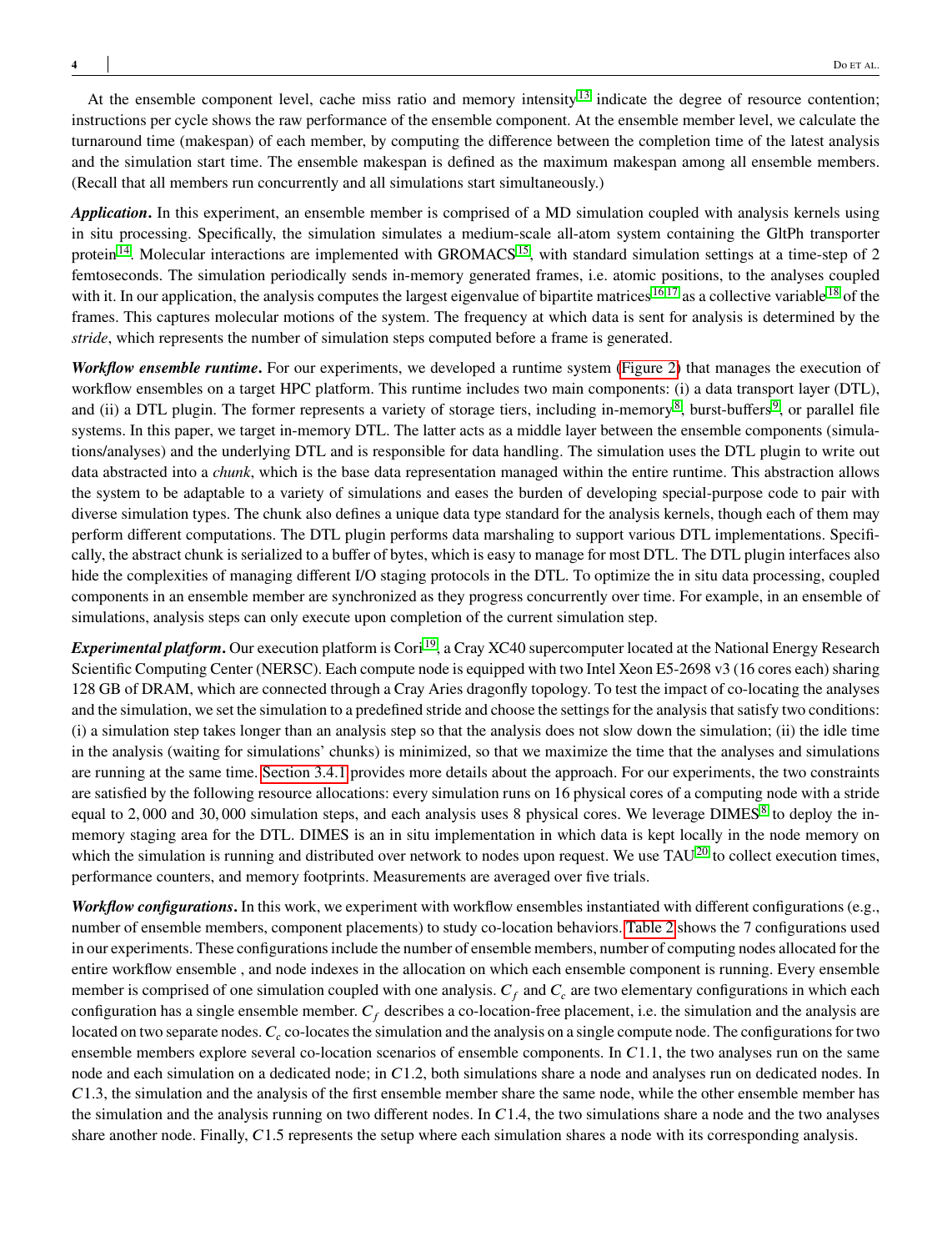<span id="page-4-0"></span>

| Config-          | Number of          | Number of<br>ensemble<br>members | Node indexes      |                |                   |                |  |  |
|------------------|--------------------|----------------------------------|-------------------|----------------|-------------------|----------------|--|--|
| uration          | computing<br>nodes |                                  | Ensemble member 1 |                | Ensemble member 2 |                |  |  |
|                  |                    |                                  | Simulation 1      | Analysis 1     | Simulation 2      | Analysis 2     |  |  |
|                  |                    |                                  | $n_0$             | n <sub>1</sub> |                   |                |  |  |
|                  |                    |                                  | n <sub>0</sub>    | $n_0$          |                   |                |  |  |
|                  |                    |                                  | $n_0$             | $n_{\gamma}$   | $n_{1}$           | $n_{\gamma}$   |  |  |
| C1.2             |                    |                                  | $n_0$             | $n_{1}$        | $n_0$             | n <sub>2</sub> |  |  |
| C <sub>1.3</sub> |                    |                                  | $n_0$             | $n_0$          | $n_{1}$           | n <sub>2</sub> |  |  |
| C1.4             |                    |                                  | $n_0$             | $n_{1}$        | $n_0$             | $n_{1}$        |  |  |
| C1.5             |                    |                                  | $n_0$             | $n_0$          | $n_{1}$           | $n_{1}$        |  |  |

**TABLE 2** Experimental scenarios configuration settings.

# <span id="page-4-2"></span><span id="page-4-1"></span>**2.3 Analyzing workflow ensemble co-location**



**FIGURE 3** Metrics at ensemble component level.

[Figures 3](#page-4-1) to [5](#page-5-0) show measurements obtained with the set of traditional metrics [\(Table 1\)](#page-2-1) for the various configuration settings [\(Table 2\)](#page-4-0). Higher LLC miss ratios in [Figure 3](#page-4-1) (compared to co-location-free configuration  $C_f$ ) capture the cache misses in  $C_c$ , and *C*1.1 to *C*1.5 due to resource contention from the co-located ensemble components. In our application, analyses are more memory-intensive than the simulations, thus co-locations of the analyses, i.e. C1.1 and C1.4, result in higher cache misses than the co-location of the simulations, i.e. *C*1.2. The co-location of heterogeneous tasks (the simulation and the analysis) lead to higher miss rates in C1.3 and C1.5 compared to C1.1, C1.2, and C1.4. That said, C1.5 yields the shortest member makespan among all configurations [\(Figures 4](#page-5-0) and [5\)](#page-5-0). We argue that co-locating coupled components within an ensemble member leads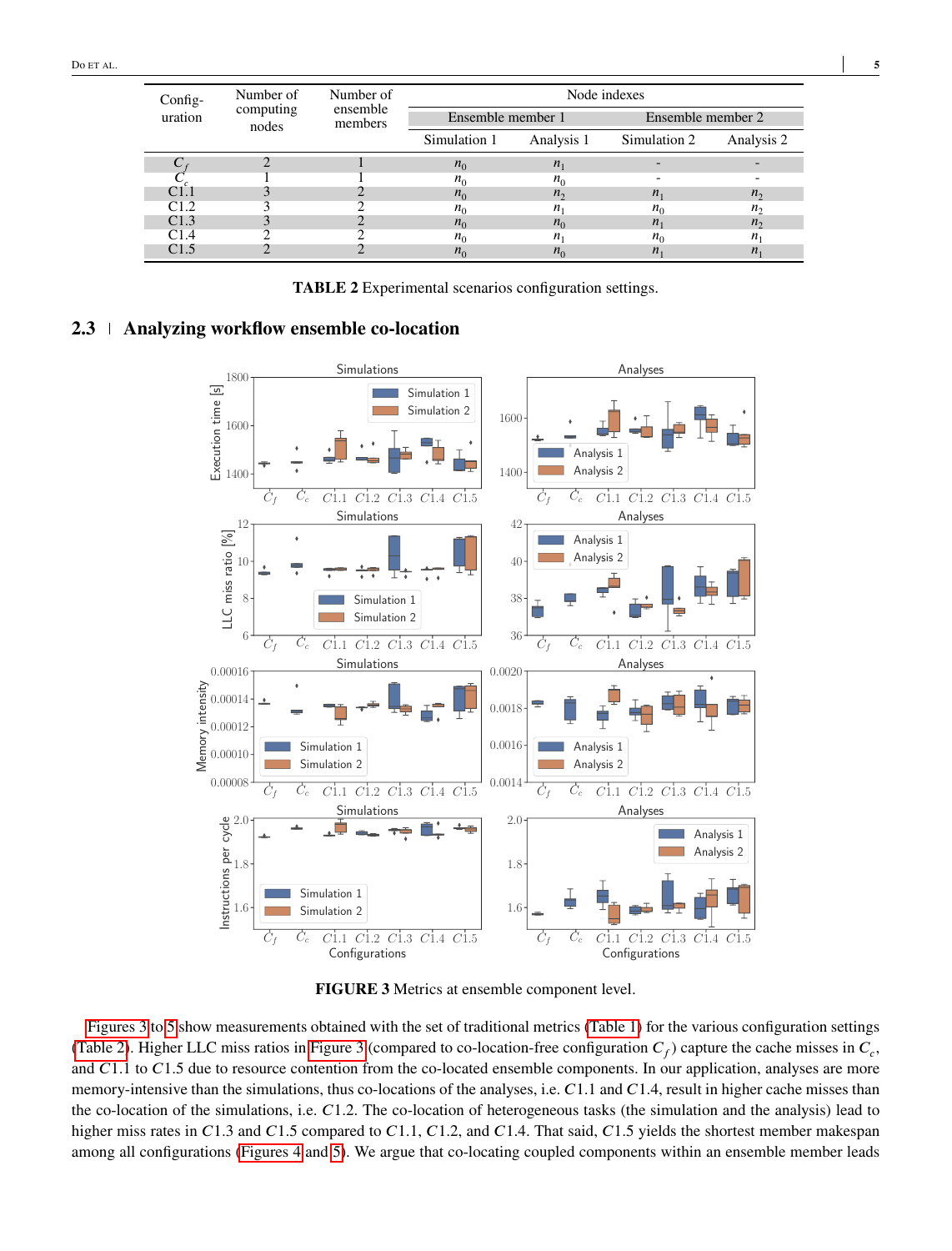<span id="page-5-0"></span>to execution efficiency despite the elevated degree of LLC interference. However, only simulation and analyses that exchange data should be co-located.



**FIGURE 4** Ensemble member makespan. **FIGURE 5** Workflow ensemble makespan.

The overall conclusion is that evaluating each set of metrics exclusively does not guarantee a thorough understanding of the workflow ensemble performance. Metrics at the component level yield insights into the characteristics of individual components, but fail to capture the overall workflow ensemble behavior. For example, in our case, analyses are more memory-intensive than simulations, which leads to increased cache miss ratio or higher memory interference. As a result, resource contention may arise due to co-located analyses, thereby not only leading to increased execution time of these components, but also increased ensemble member makespan (recall the simulation and analyses execute synchronously). Consequently, the overall workflow ensemble makespan may be harmed due to slow ensemble members. Therefore, in order to identify stragglers among the members one would need to diligently inspect and relate the independent measurements to draw conclusions of the workflow ensemble performance. We argue then that there is a need to develop a method that captures the performance within a workflow ensemble at multiple levels of granularity. To this end, in the next section, we present an efficiency metric that indicates effective computation during the execution of an ensemble member. We then consolidate measurements collected at the ensemble member level into an indicator of overall workflow ensemble efficiency.

## **3 EFFICIENCY MODEL**

To assess the performance of the workflow ensembles, we first address the demand of execution characterization at the level of ensemble members. In this section, we present an in situ execution model for a single ensemble member. Based on this model, we propose an indicator to estimate the computational efficiency for an ensemble member. We expanded the single simulation/single analysis model presented in<sup>[21](#page-17-5)[,22](#page-17-6)</sup> to include multiple analysis components coupled to a single simulation [\(Figure 1\)](#page-2-0). We then leverage this efficiency indicator as one of the prerequisites to synthesize the performance of workflow ensembles in [Section 4.](#page-9-0)

#### **3.1 Application Model**

In our model, every simulation step is divided into three fine-grained stages: (i) a simulation stage *S*, (ii) an idle stage *I<sup>S</sup>*, and (iii) a writing stage *W* in order, i.e. *S* occurs before  $I^S$ ,  $I^S$  happens before *W*. The simulation performs the computation during *S*, waits for the time when data are ready to stage in  $I^S$ , and then sends data to the analysis during W. Similarly, every analysis step is comprised of: (i) a reading stage *R*, (ii) an analyzing stage *A*, and (iii) an idle stage  $I^A$ , executed in that order. The analysis reads data sent by the simulation in *R*, performs certain analyses during *A*, and then waits until the next chunk of data is available for processing during  $I^A$ . These fine-grained stages can be organized into three sub-groups: (i) computational stages  $(S, A)$ , (ii) I/O stages  $(W, R)$ , and (iii) idle stages  $(I^S, I^A)$ .

The synchronous communication pattern discussed in [Section 2](#page-1-0) enforces the coordination among I/O stages such that *W<sub>i</sub>* of step *i* occurs before  $R_i$ , and  $R_i$  happens before  $W_{i+1}$  of the next iteration [\(Figure 6\)](#page-6-0) so that the simulation does not overwrite data, which have not been read yet (i.e., we assume no buffering of the simulation output, in conformity with $2<sup>1</sup>$ ). Thanks to the iterative relationship between simulations and analyses, their executions, after a few warm-up steps, reach a steady-state where each stage has a similar execution time as measure over many steps. As a result, rather than considering a particular step *i* for a given stage (e.g.,  $W_i$ ), we use a *star* symbol to denote steady-state stages. Then,  $S_*, I_*^S, W_*, R_*, A_*,$  and  $I_*^A$  denote the steady-state stages of  $S, I^S, W, R, A$ , and  $I^A$  respectively.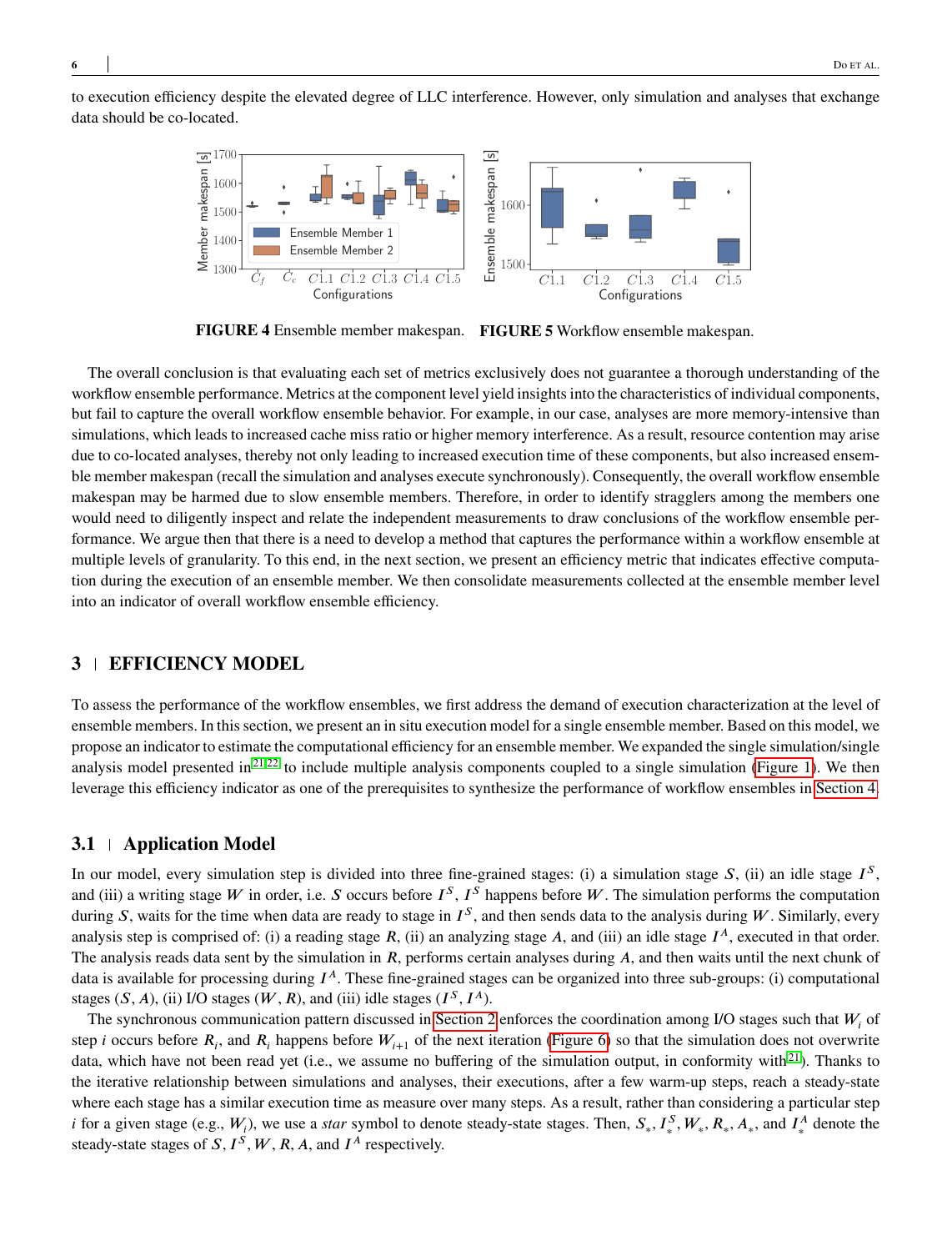<span id="page-6-0"></span>

**FIGURE 6** Fine-grained execution steps for one ensemble member.

## <span id="page-6-2"></span>**3.2 In Situ Step**

A given ensemble member is composed of a single simulation *Sim* coupled with *K* analyses *Ana*<sup>1</sup>, *Ana*<sup>2</sup>, ..., *Ana<sup>K</sup>*. An in situ step is defined as the duration between the beginning of the stage  $S$  in the simulation and the end of the stage  $I^A$  that finishes last among the *K* analyses. We characterize the execution of a coupled simulation-analysis into two scenarios [\(Figure 6\)](#page-6-0): (i) *Idle Simulation* – a given analysis step runs longer than the corresponding simulation step; (ii) *Idle Analyzer* – a given analysis step runs faster than the associated simulation step. In Idle Simulation, the simulation step waits for the completion of the analysis step. In contrast, in Idle Analyzer the analysis step waits for data available from the corresponding simulation step. For example, in [Figure 6,](#page-6-0) the coupling of the simulation and the analysis 1 falls into the Idle Simulation scenario, while the simulation and the analysis 2 are paired under the Idle Analyzer scenario.

An ensemble member with one simulation and *K* analyses has *K* different couplings  $\{(Sim, Ana^1), \ldots, (Sim, Ana^K)\}$  shortened in this work as  $(Sim, Ana^i)$  with  $1 \le i \le K$ . (Each of these couplings can be categorized as either Idle Simulation or Idle Analyzer scenarios.) Note that multiple in situ steps may overlap due to concurrent executions. Thus, computing the makespan of an ensemble member should also account for this behavior – by simply expressing the makespan as the aggregation of in situ steps execution times, its value is likely to be overestimated. As a result, we define an "actual" in situ step as the non-overlapped segment  $\overline{\sigma}_*$  [\(Figure 6\)](#page-6-0).

Intuitively, the non-overlapped segment  $\overline{\sigma}_*$  of a given in situ step is the section between two consecutive simulation stages *S* (recall an in situ step starts with the stage  $S$ ). There are two possible scenarios: (i) the simulation and the write stage run longer (Idle Analyzer scenario), then the non-overlapped segment is equals to  $S_* + W_*$ ; or (ii) one of the *K* analysis, *Ana<sup>i</sup>*, has the longest execution time (Idle Simulation scenario) then, the non-overlapped step is equals to  $R^i_* + A^i_*$ . Hence,

<span id="page-6-1"></span>
$$
\overline{\sigma}_* = \max(S_* + W_*, R_*^1 + A_*^1, \dots, R_*^K + A_*^K). \tag{1}
$$

Given the non-overlapped segment of in situ steps, we compute the execution time of one ensemble member (also known as the makespan) as MAKESPAN =  $n_{steps} \times \overline{\sigma}_{*}$ , where  $n_{steps}$  is the total number of in situ steps. As MAKESPAN is first-order approximation, we can omit the remaining portion of the last in situ step. This approximation holds when  $n_{steps}$  is large enough<sup>[21](#page-17-5)</sup>.

## <span id="page-6-4"></span>**3.3 Computational Efficiency**

To characterize the execution of an ensemble member, in this section, we propose an *indicator* to capture the efficiency of the execution of an ensemble member from a computational standpoint, where we want to minimize the idle time while increasing resource usage. To compute the idle time per in situ step, we use [Equation \(1\)](#page-6-1) to derive the duration of the idle stage on the simulation component:  $I_*^S = \overline{\sigma}_* - (S_* + W_*)$  and, the duration of the idle stage for the analysis *i* as  $I_*^{A_i} = \overline{\sigma}_* - (A_*^i + R_*^i)$ . For each coupling (*Sim*, Ana<sup>i</sup>), the portion of effective computation, i.e. not sitting idle, of an actual in situ step is defined as  $\overline{\sigma}_{*} - (I_{*}^{S} + I_{*}^{A_{i}})$ . Since the computational efficiency of an ensemble member depends on the amount of time the ensemble components are idle, we compute a computational efficiency *E* as the average time of effective computation over the actual in situ step of  $K$  couplings in the ensemble member:

<span id="page-6-3"></span>
$$
E = \frac{1}{K} \sum_{i=1}^{K} \left( 1 - \frac{I_*^S + I_*^{A_i}}{\overline{\sigma}_*} \right) = \frac{S_* + W_*}{\overline{\sigma}_*} + \frac{\sum_{i=1}^{K} (A_*^i + R_*^i)}{K \overline{\sigma}_*} - 1.
$$
 (2)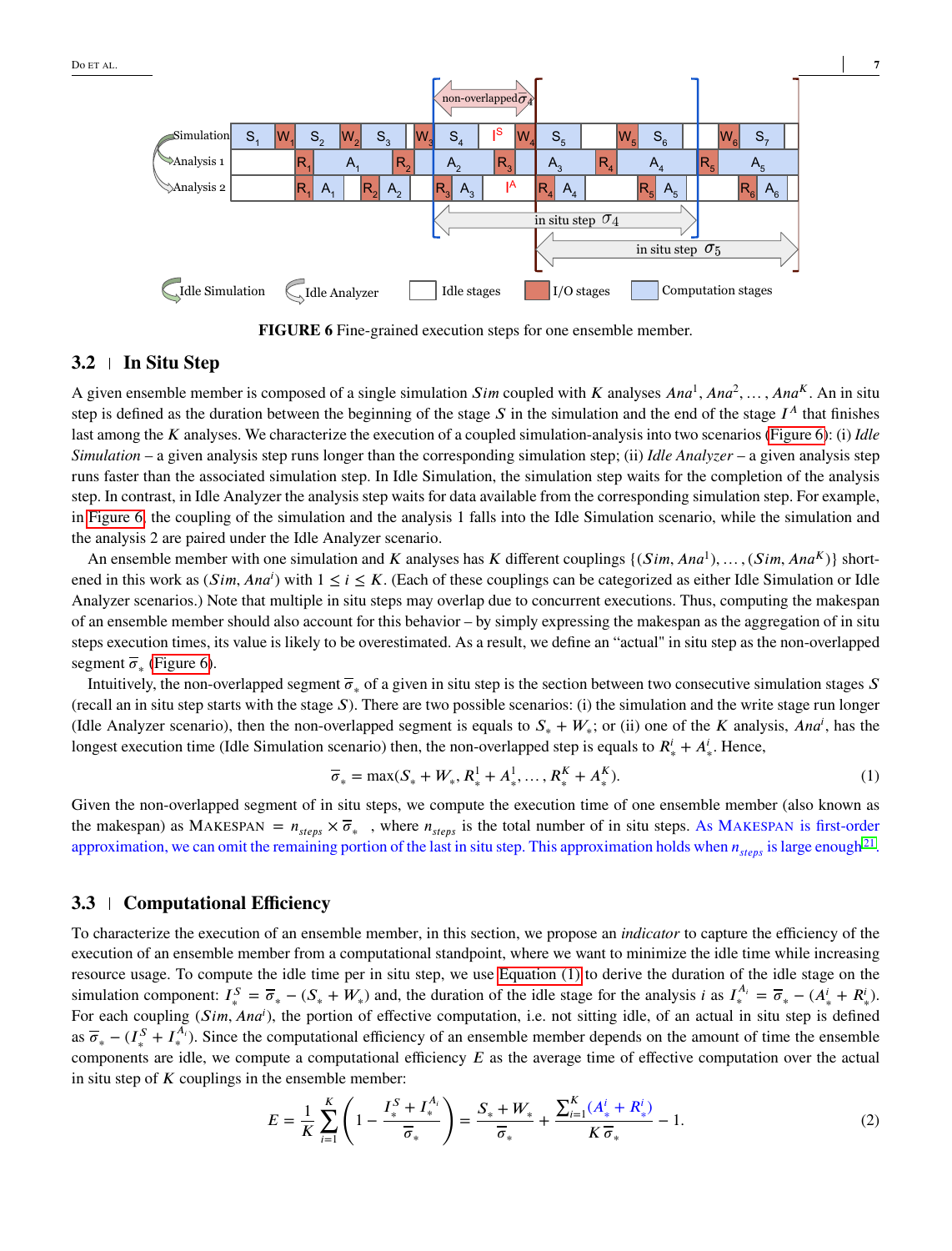This indicator is derived from  $\overline{\sigma}_*$ , hence maximizing *E* implies minimizing the idle time and thereby the makespan.

## **3.4 Discussion**

## <span id="page-7-0"></span>**3.4.1 Choice of Settings**

In this section, we use our efficiency model to substantiate the choice of settings (i.e., number of cores) used to run the experiments shown in [Section 2.2.](#page-2-2) Recall that for that set of experiments, we consider one MD simulation coupled with one in situ analysis. The parameter space is intractable as we can vary the number of cores per component, their respective placements, and the stride of the simulation. Thus, an exhaustive search is out of reach. However, we can define a heuristic that seeks for parameters that minimize the makespan and maximize the computational efficiency of an ensemble member. In this context, we make the following assumptions:

- The simulation settings are considered as an input of the problem and are provided by the user. In most cases, scientists have a rough estimate of the best settings for their simulations, but not for the analyses.
- Although our theoretical framework supports coupling to different types of analyses simultaneously, we limit our experiments to only identical analyses.

We first consider the scenario without co-location, and we argue that settings provisioned to the simulation and the analysis within that context act as a baseline when contrasting to scenarios with co-location. In this experiment, to ensure that there is no co-location, we consider a simple coupling of a single MD simulation coupled with one analysis executed on one dedicated compute node. Based on our first assumption, we arbitrarily set the settings of the simulation as follows: 8 cores and a stride of 2000. We then vary the number of cores allocated to the analysis to determine for which number of cores the makespan is minimized and the computational efficiency  $E$  is maximized in that configuration (recall that our execution platform has compute nodes embedding 32 cores).

We know that minimizing the makespan is equivalent to minimizing  $\overline{\sigma}_*$  (see [Section 3.2\)](#page-6-2). Thus, given an ensemble member with a certain simulation and a predefined configuration coupled with in situ analyses, in order to minimize the makespan, we need to assign a number of cores to the analysis such that:  $R^i_* + A^i_* \leq S_* + W_*$ ,  $\forall i \in \{1, 2, ..., K\}$ . This inequality implies that each of the *K* coupling (*Sim*, *Ana<sup>i</sup>*) falls into the Idle Analyzer scenario so that the analysis steps are hidden by the simulation steps to not slow down the makespan. [Figure 7](#page-7-1) shows the impact, when the number of cores assigned to the analysis ranges from 1 to 32, on the in situ step  $\overline{\sigma}_*$ , the simulation component  $S_* + W_*$ , the analysis component  $R_* + A_*$ , and the computational efficiency *E*. The analysis step when using 1 and 2 cores takes longer than the simulation step, i.e.  $R_* + A_* > S_* + W_*$ , thus  $\overline{\sigma}_* = R_* + A_*$ . The inequality is satisfied once the analysis uses between 4 and 32 cores, which minimizes  $\overline{\sigma}_* = S_* + W_*$ , thereby minimizing the member makespan. Among executions whose makespan are minimized, we optimize the computation efficiency by selecting the configuration that leads to  $max(E)$ . Hence, we decide to assign 4 cores to each analysis, which results in the highest computational efficiency, i.e. the smallest amount of idle time.

<span id="page-7-1"></span>

**FIGURE 7** Execution time of the in situ step and computational efficiency when varying the number of cores assigned to the analysis with a fixed simulation setting.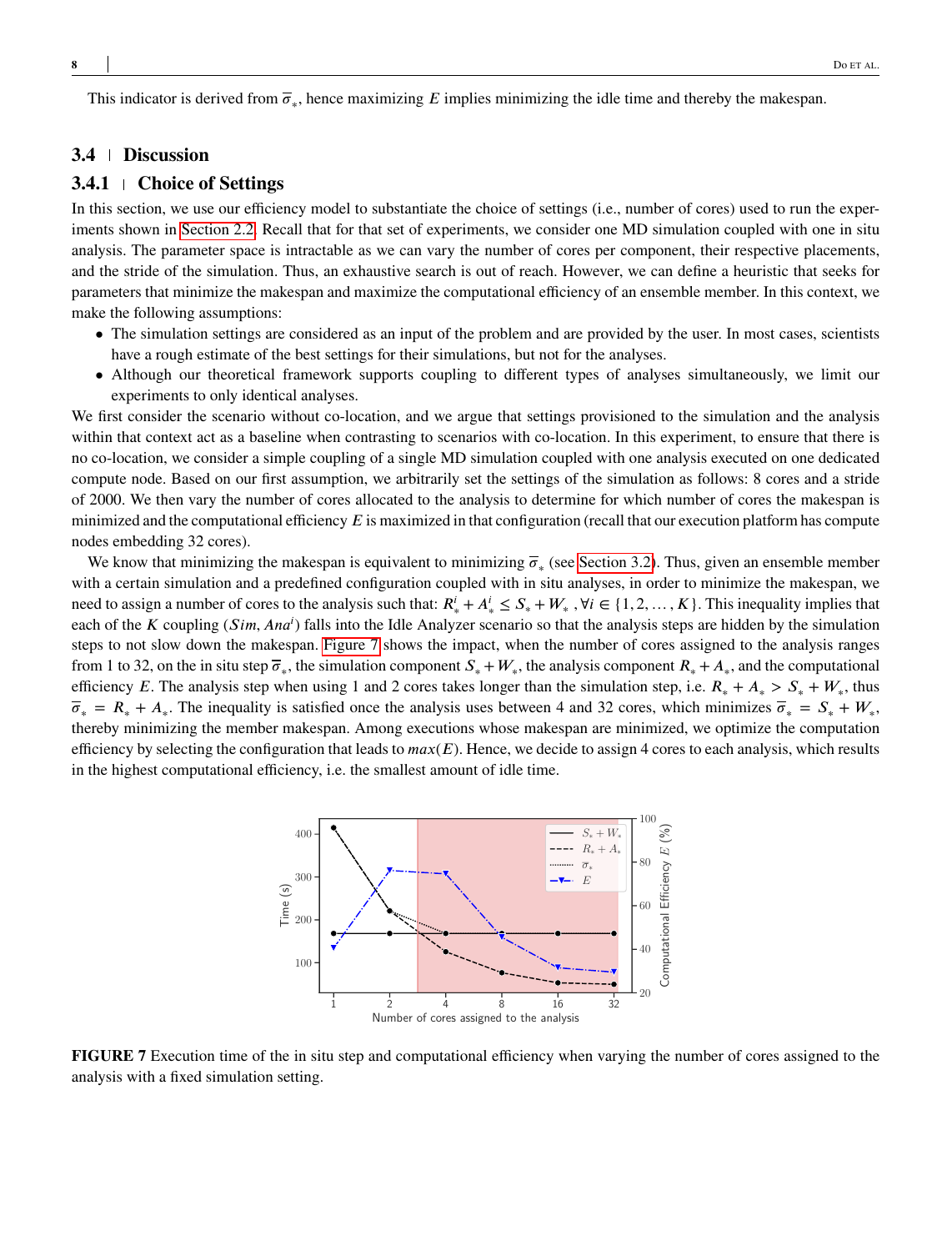## <span id="page-8-2"></span>**3.4.2 Impact of Co-location**

In this section, we estimate the impact of co-locating ensemble components within a workflow ensemble by conducting executions of workflow ensembles with two members on three configurations described in [Table 3](#page-8-0) (each configuration uses two compute nodes).  $C_{colocated}$  co-locates the simulation and the analyses of an ensemble member on the same compute node.  $C_{\text{dedicated}}$  co-locates two simulations on the same node while all the analyses are co-located on the second dedicated node. Finally, in  $C_{h<sub>vbrid</sub>}$  the analyses are placed on the node on which the simulation of the other ensemble member is running. A compute node has 32 cores and, for all configurations, every simulation is assigned 8 cores and every analysis 4 cores. Recall from [Section 3.4.1](#page-7-0) this setting minimizes idle time when there is no co-location between simulation and analyses for ensembles with one simulation coupled with one analysis. In this experiment, we increase the number of analyses per ensemble member to observe the impact of co-location among ensemble components.

<span id="page-8-0"></span>

| Configuration computing |                   | Number of Number of<br>ensemble<br>members | Node indexes |                    |                                                     |                    |  |
|-------------------------|-------------------|--------------------------------------------|--------------|--------------------|-----------------------------------------------------|--------------------|--|
|                         | $\text{nodes}(N)$ |                                            |              | Ensemble member 1  | Ensemble member 2                                   |                    |  |
|                         |                   |                                            |              |                    | Simulation 1 Analyses 1.x Simulation 2 Analyses 2.x |                    |  |
| $\cup_{colocated}$      |                   |                                            | $n_0$        | $n_0, \ldots, n_0$ | $n_{1}$                                             | $n_1, \ldots, n_1$ |  |
| $\cup$ dedicated        |                   |                                            | $n_0$        | $n_1, \ldots, n_1$ | $n_{\Omega}$                                        | $n_1, \ldots, n_1$ |  |
| $\mathbf{U}_{hvbrid}$   |                   |                                            | $n_0$        | $n_1, \ldots, n_1$ | $n_{1}$                                             | $n_0, \ldots, n_0$ |  |

**TABLE 3** Experimental configurations with two ensemble members, each ensemble member has two analyses per simulation.

[Figure 8](#page-8-1) shows the computational efficiency corresponding to the three configurations when the number of analyses per ensemble member ranges from 1 to 4, each data point is the result of 5 trials. Overall, we observe higher efficiencies in  $C_{colocated}$ and *C<sub>hybrid</sub>* than *C<sub>dedicated</sub>* at small number of analyses per ensemble member (1 and 2). Several studies have demonstrated the benefits of co-locating compute-intensive with memory-intensive applications<sup>[23](#page-17-7)[,24](#page-17-8)</sup>. Our findings confirm the benefits of co-locating heterogeneous applications, i.e. compute-intensive simulation and memory-intensive analyses, that triggers less resource contention (recall from [Section 2.3,](#page-4-2) the analysis is memory-intensive while the simulation is compute-intensive).

<span id="page-8-1"></span>

**FIGURE 8** Computational efficiency when varying the number of analyses per ensemble member. Note that the missing values in the C<sub>dedicated</sub> configuration when running with 4 analyses per ensemble member is due to out of memory errors on the node.

Executions with 3 analyses per ensemble member result on unexpectedly high efficiency values for *C*<sub>dedicated</sub>, which is due to the dramatically slowing down of the analyses once co-locating with large enough number of memory-intensive analyses (6 analyses in total for 2 ensemble members) on a single node. This increase in efficiency for  $C_{\text{dedicated}}$  indicates a small amount of time sitting idle during the execution, however, when compared to the other two configurations, it also implies fewer idle resources remaining to accommodate more analyses. The good efficiency demonstrated by  $C_{\text{detailed}}$  when running with 3 analyses is due to co-locating three memory-intensive applications together, which leads to performance degradation due to competitions for the shared resources, thus the analysis side is slowing down and getting closer to the simulation execution time, hence leading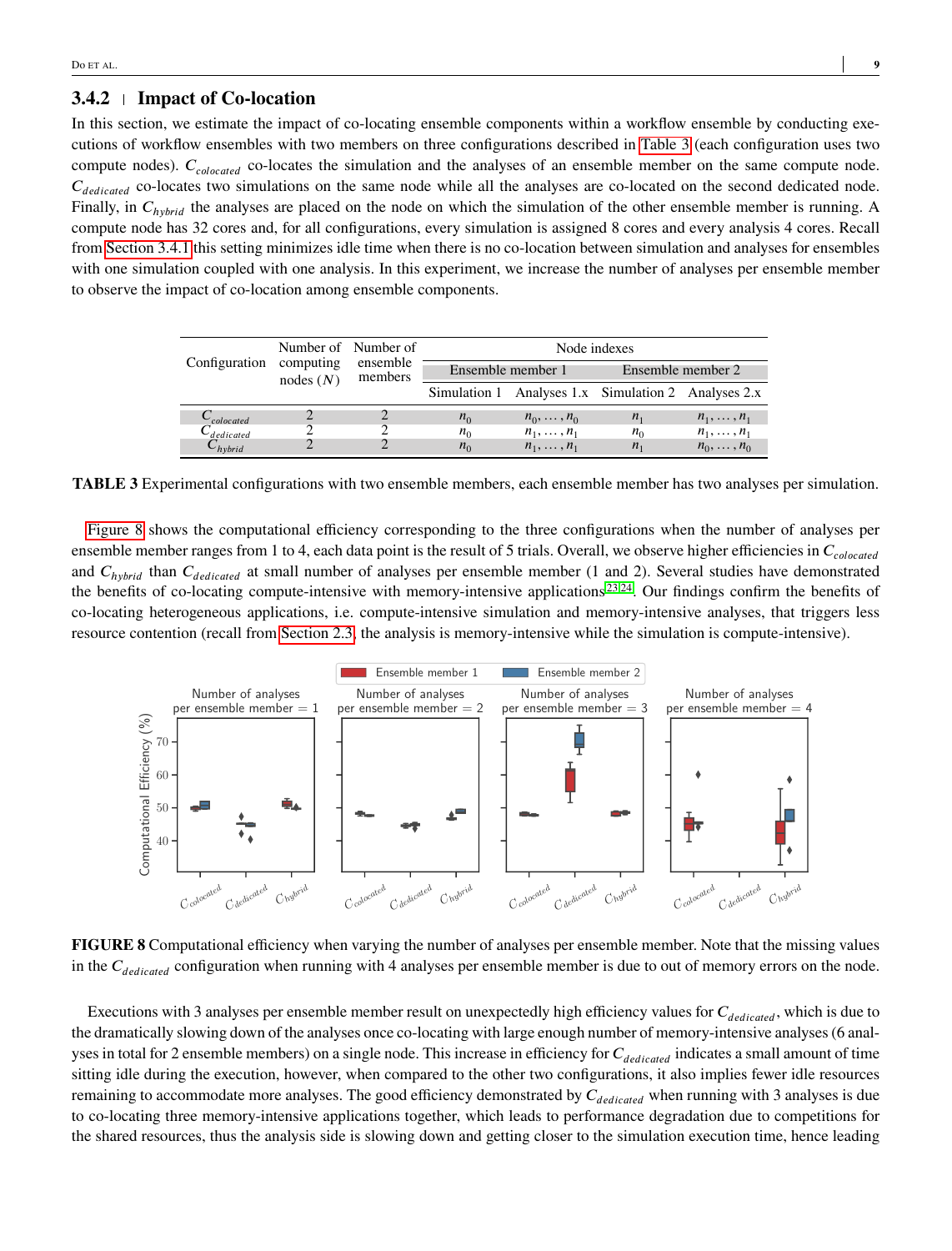to an overall smaller idle time and efficiency, that can be seen as a "negative improvement". Inappropriate co-location strategies can lead to poor performance of in situ workflow ensembles, but, even more dramatic, looking at efficiency solely can lead to poor choices of placement strategies. These findings require broader considerations, beside computational efficiency, when designing workflow ensemble placement strategies to avoid such negative improvements which are misleading.

Computational efficiency is not sufficient without considering the resource specification of a given configuration that reflects how efficiently the underlying resources are utilized. Without considering resource aspects, i.e., number of cores assigned to each ensemble components, total number of nodes, or the placement of ensemble components, the executions of two workflow ensembles are not comparable. As demonstrated in [Figure 8,](#page-8-1) different ensemble members exhibit different computational efficiencies, thus synthesizing the overall performance of workflow ensembles with many ensemble members requires summarizing a large number of efficiency values, which is not straightforward. We acknowledge these limitations and, in the next section, we introduce the concept of *performance indicators* that aims to address these limitations.

## <span id="page-9-0"></span>**4 PERFORMANCE INDICATORS**

Traditionally, scientists running on HPC machines want to optimize applications performance while using as few resources as possible. When considering multiple concurrent components like workflow ensembles, defining the notion of resource usage and its perimeter is already challenging (e.g., each ensemble member can use different numbers of cores, ensemble components can have various mapping onto allocated resources). In addition, since ensemble members are executed simultaneously, one needs to consider their local resource usages and performance but also define a method to aggregate local knowledge into a coherent global analysis. As detailed in [Section 3.4.2,](#page-8-2) efficiency by itself is not sufficient to describe such complex concurrent executions and does not consider the underlying resource usage.

## **4.1 Framework Definition**

In this section, we define a framework, denoted as *performance indicators*, that provides us with a method to aggregate resource usage of different members within a workflow ensemble. We augment the notion of efficiency previously described with resource context under the form of a multi-stage framework that aims to capture the efficiency of every ensemble member under multiple resource constraints. Each stage of the framework adds a layer of information to the performance indicator that characterizes a certain resource feature, such as number of resources used and resource mapping.

More formally, given a workflow ensemble with  $1 \le i \le N$  ensemble members  $\{EM_1, \ldots, EM_N\}$ , let  $E_i$  be the computational efficiency of  $EM_i$  (as defined in [Equation \(2\)\)](#page-6-3). We first define  $R_i$ , a given resource constraint affecting member  $EM_i$ , for example we could define  $R_i$  as the number of cores allocated to  $EM_i$ . Then, we can formulate the problem of optimizing the global efficiency of a workflow ensemble under possibly several resource constraints  $R_i$  as follows:

<span id="page-9-1"></span>maximize 
$$
E_i
$$
,  $\forall i = 1,..., N$   
subject to minimize/maximize  $R_i$ . (3)

The idea is to maximize efficiency of all ensemble members but under multiple predefined constraints. These constraints can be arbitrarily chosen by users (e.g., number of cores, network links capacity). For convenience, the efficiency  $E_i$  of each ensemble member  $EM_i$  and the constraint  $R_i$  are combined and rewritten as a performance indicator  $P_i$ , which can be seen as a function of  $E_i$ . More precisely,  $P_i = E_i \times R_i$  if the constraint is to maximize  $R_i$ , otherwise  $P_i = E_i/R_i$  if the constraint is to minimize  $R_i$ . For example, let  $c_i$  be the number of cores allocated to  $EM_i$  to be minimized, then to design a performance indicator considering the number of cores, we would define  $R_i = c_i$  and  $P_i = E_i/c_i$  (recall we maximize efficiency while minimizing the resource indicator, so we have to divide in that situation). With these performance indicators, [Equation \(3\)](#page-9-1) can be simply rewritten as:

<span id="page-9-2"></span>
$$
\text{maximize} \quad P_i \quad, \forall i = 1, \dots, N. \tag{4}
$$

Now that we have a framework to evaluate executions of workflow ensembles, we need a method to aggregate information from each performance indicator into one coherent measure. To synthesize the performance of a workflow ensemble with potentially many members, we propose a method that accumulates performance indicators  $P_i$  of every ensemble member using an objective function *F* (defined in [Section 4.6\)](#page-11-0). Therefore, the problem stated in [Equation \(4\)](#page-9-2) can be transformed into its final form:

$$
\text{maximize} \quad F(P_1, \dots, P_N). \tag{5}
$$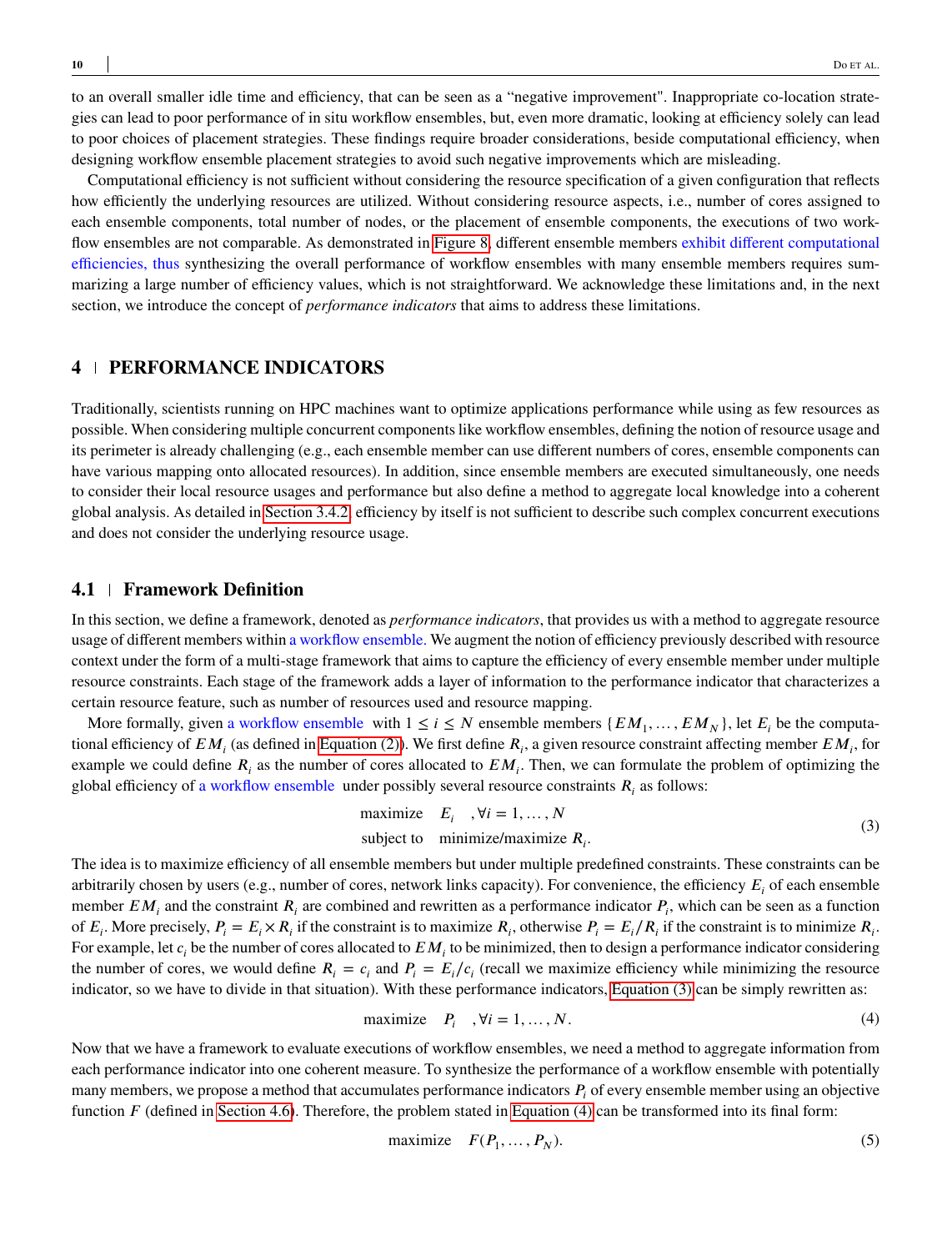The goal of this whole process is to provide a methodology to assess the impact of each layer of resource information  $R_i$  and obtain an overall indicator that can characterize the performance of the entire workflow ensemble. We discuss the procedure for calculating performance indicators and generating the objective function to aggregate them in the following sections. First, we define a set of notations [\(Table 4\)](#page-10-0) used to define the indicators. Then, we present three resource indicators  $R^U, R^A, R^P$ corresponding, respectively, to resource usage (U), resource allocation (A), and resource provisioning (P).

## **4.2 Notations**

The ensemble member  $EM_i$  contains a simulation  $Sim_i$  coupled with  $K_i$  analyses,  $Ana_i^1, \ldots, Ana_i^{K_i}$ , thus  $EM_i$  has  $K_i$  couplings  $(Sim_i, Ana_i^j)$ , where  $j \in \{1, ..., K_i\}$ . Let  $cs_i$  be the number of cores used by  $Sim_i$ , these cores belong to nodes whose indexes are listed in set  $s_i$ . Similarly, the analysis  $Ana_i^j$  uses  $ca_i^j$  $\sigma_i^j$  cores of nodes whose indexes are defined in set  $\sigma_i^j$  $\frac{J}{i}$ . For example, in [Table 2,](#page-4-0) C1.1 has  $s_1 = \{0\}, a_1^1 = \{2\}, s_2 = \{1\}, a_2^1 = \{2\}$ . Let  $c_i$  denote the total number of cores assigned to all ensemble components, i.e. simulation  $Sim_i$  and  $K_i$  analyses  $Ann'_i$ , in a given ensemble member  $EM_i$ . We have  $c_i = cs_i + \sum_{j=1}^{K_i} ca_i^{k}$  $J_i^{\prime}$ . Let  $d_i$  be the number of computing nodes allocated to the ensemble member  $EM_i$ . Then, the number of compute nodes  $d_i$  allocated to the ensemble member  $EM_i$  is calculated by  $d_i = \left| s_i \cup \bigcup_{j=1}^{K_i} a_i^j \right|$  $\mathcal{I}^j$ . If the simulation and some analyses share compute nodes, we have  $d_i \leq |s_i| + \sum_{j=1}^{K_i} |a_i^j|$  $\mathcal{F}_i^J$ . (Note that this inequality becomes an equality if each component runs on dedicated nodes.) Let M be the total number of computing nodes used by the entire workflow of *N* ensemble members. Similarly, we have  $M \leq \sum_{i=1}^{N} d_i$ . In the absence of resource sharing (i.e, each ensemble member runs on dedicated nodes), we have  $M = \sum_{i=1}^{N} d_i$ .

<span id="page-10-0"></span>

|                     | Notation Description                                           |
|---------------------|----------------------------------------------------------------|
|                     | <b>Workflow Ensemble</b>                                       |
| N                   | Number of ensemble members                                     |
| M                   | Number of compute nodes used by the workflow ensemble          |
|                     | <b>Ensemble Member</b>                                         |
| $EM_i$              | Ensemble member <i>i</i>                                       |
| $R_i$               | Resource constraint affecting $EM_i$                           |
|                     | Performance indicator of $EM_i$                                |
| $\frac{P_i}{K_i}$   | Number of couplings in $EM_i$                                  |
| $c_i$               | Total number of cores used by components of $EM_i$             |
| $d_i$               | Number of nodes allocated to $EM_i$                            |
|                     | Ensemble Component                                             |
| $Sim_i$             | Simulation of $EM_i$ (one simulation per member)               |
| $An\alpha'$         | Analysis <i>j</i> of $EM_i$ ( $K_i$ analysis for each $EM_i$ ) |
| $cs_i$              | Number of cores used by $Sim_i$ of $EM_i$                      |
| ca'                 | Number of cores used by $Anai$ from $EMi$                      |
|                     | Set of node indexes on which $Sim_i$ from $EM_i$ is executed   |
| $\frac{s_i}{a_i^j}$ | Set of node indexes on which $Ana_i^j$ from $EM_i$ is executed |

#### **TABLE 4** Notations.

### **4.3 Member Resource Usage (U)**

The first performance indicator  $P_i^U$  considers underlying computing units, i.e. cores, to model the efficiency of an ensemble member in terms of resource usage. Our goal is to build an indicator that can compare different executions of workflow ensembles using different numbers of resources (e.g., number of cores). Precisely,  $P_i^U$  maximizes computational efficiency  $E_i$  of an ensemble member  $EM_i$  such that the total number of cores  $c_i$  used by  $EM_i$  is minimized. We then define the resource usage indicator  $R_i^U = c_i$ . To minimize  $R_i^U$ ,  $P_i^U$  is computed as follows:

$$
P_i^{\text{U}} = \frac{E_i}{R_i^{\text{U}}} = \frac{E_i}{c_i} \tag{6}
$$

 $P_i^U$  represents the smallest unit of efficiency in terms of single core usage. Recall that maximizing  $E_i$  is equivalent to minimizing the idle time and the makespan [\(Section 3.3\)](#page-6-4). High values of  $P_i^U$  indicate that a large portion of the execution on assigned resources is spent on computing (in contrast to idling), thus the ensemble member makespan is reduced.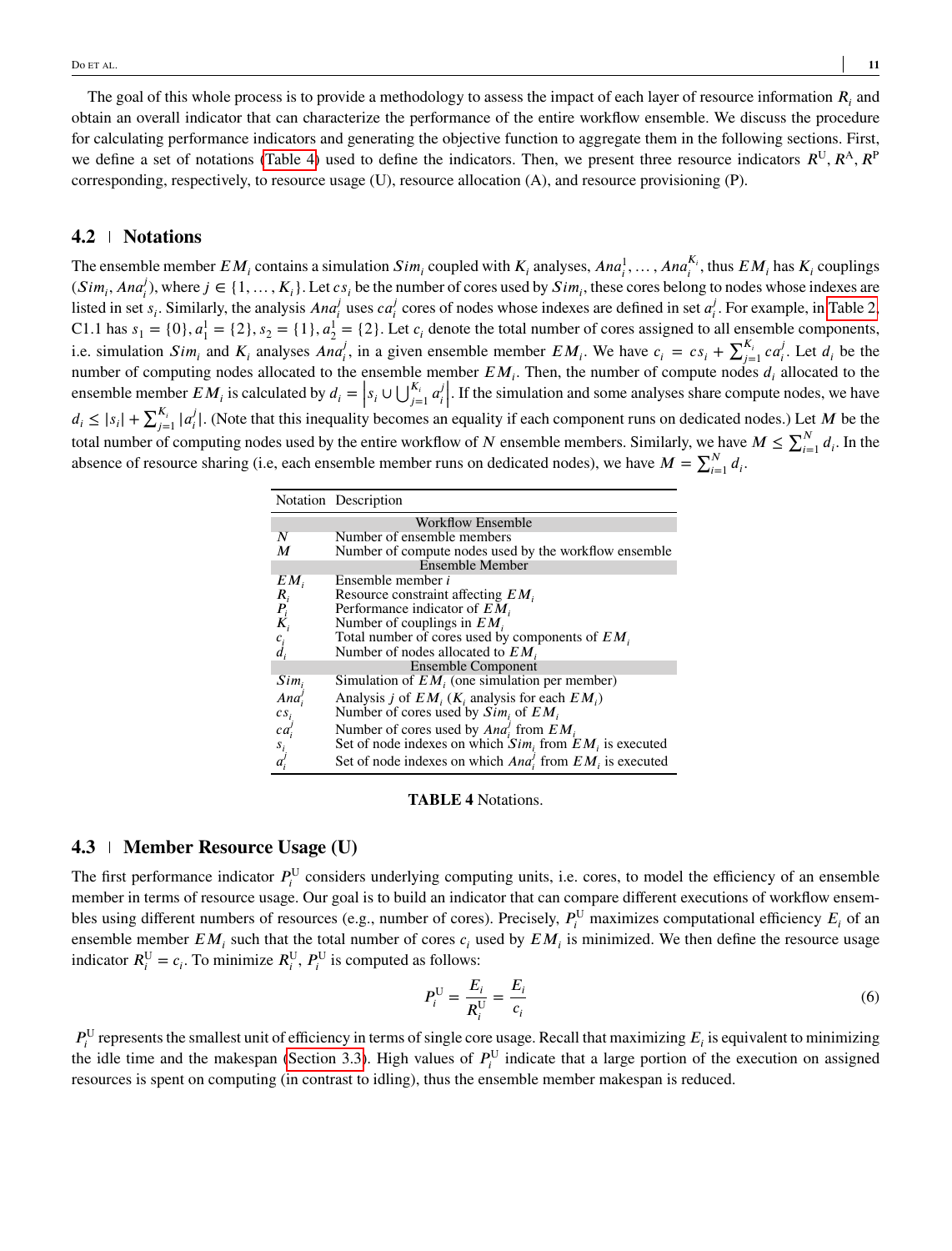## <span id="page-11-1"></span>**4.4 Member Resource Allocation (A)**

Since an ensemble member can have concurrent execution of multiple components, the component can be co-located on the same node or distributed across nodes. Finding an optimal placement among the numerous placement configurations is challenging. Therefore, we propose the second stage  $P_i^A$  to quantify the level of data locality of a certain placement.

Lets consider the coupling  $(Sim_i, Ana_i^j)$  part of the ensemble member  $EM_i$ , then  $Sim_i$  is co-located with  $Ana_i^j$  if and only  $\inf |s_i| = |s_i \cup a_i^j|$  $j_i$ . Otherwise, if  $|s_i| < |s_i \cup a_i|$  $\mathcal{F}_i^J$ , then they are assigned to different nodes. Based on this observation, we define a *placement indicator* obtained from the ratio  $0 < \frac{|s_i|}{|s_i|}$  $\frac{|s_i|}{|s_i \cup a_i'|} \leq 1$  to represent a placement of a workflow ensemble. Let  $CP_i$  be the placement indicator for the ensemble member  $EM_i$ :

$$
CP_{i} = \frac{1}{K_{i}} \left( \frac{|s_{i}|}{|s_{i} \cup a_{i}^{1}|} + \dots + \frac{|s_{i}|}{|s_{i} \cup a_{i}^{K_{i}}|} \right) = \frac{|s_{i}|}{K_{i}} \sum_{j=1}^{K_{i}} \frac{1}{|s_{i} \cup a_{i}^{j}|}. \tag{7}
$$

Intuitively,  $CP_i$  describes the placement of  $EM_i$ . It decreases with the number of computing nodes used for a given coupling.  $CP_i = 1$  indicates that the  $EM_i$  components are all co-located, and a  $CP_i$  value near 0 indicates that more dedicated resources are used and that the components of  $EM_i$  are distributed across them. Maximizing the placement indicator for each ensemble member results in prioritizing placements that minimize the number of computing resources used by that ensemble member. As a result, the placement indicator not only reflects placement characteristics but also the number of resources used at the ensemble member level.

To evaluate the efficiency of a placement (i.e., a mapping between ensemble members and available resources), we include the proposed placement indicator as the resource indicator  $R<sup>A</sup>$  in the next stage of the performance indicator. Specifically, we multiply the first stage of our performance indicator by  $R_i^A = C P_i$  as follows:

$$
P_i^{\mathcal{A}} = E_i \times R_i^{\mathcal{A}} = E_i \times CP_i = E_i \frac{|s_i|}{K_i} \sum_{j=1}^{K_i} \frac{1}{|s_i \cup a_i'|}.
$$
 (8)

Based to the insight derived from the placement indicator, maximizing the performance indicator at this stage favors the resource configuration that occupies a small number of compute nodes while maximizing the effectiveness of the execution.

## **4.5 Ensemble Resource Provisioning (P)**

Finally, by just considering the execution features at the ensemble member level might not be sufficient to capture the overall performance of the entire workflow ensemble. To that end, we extend the performance indicator with the number of resources provisioned for the entire workflow ensemble, i.e. the number of computing nodes the workflow ensemble resides on. When comparing two executions using different number of computing nodes, the run using the smaller number of nodes should yield better efficiency in two settings with the same performance. Therefore, to obtain the last stage  $P_i^P$ , we weigh the efficiency indicator by  $R_i^P = M$ , where M is the total number of compute nodes, so that the number of compute nodes provisioned for the entire workflow ensemble is minimized while  $P_i^{\text{P}}$  is maximized:

$$
P_i^{\rm P} = \frac{E_i}{R_i^{\rm P}} = \frac{E_i}{M}.\tag{9}
$$

Finally, depending on the resource aspects of interest, the performance indicator  $P_i$  can either represent a single-stage indicator  $P_i^{\text{U}}, P_i^{\text{A}}, P_i^{\text{P}}, \text{ or a multi-stage indicator } P_i^{\text{U},\text{A}}, P_i^{\text{U},\text{P}}, P_i^{\text{A},\text{P}}, P_i^{\text{U},\text{A},\text{P}}. \text{ For example, } P_i^{\text{U},\text{A},\text{P}} = \frac{E_i \times R_i^{\text{A}}}{R_i^{\text{U}} \times R_i^{\text{P}}}$ 

#### <span id="page-11-0"></span>**4.6 Objective Function**

In this section, we propose a method for aggregating indicator values from individual ensemble members into a global indicator at the workflow ensemble level. In order to compute a global indicator, we synthesize performance indicators of every ensemble member. A simple approach could consider the average values for all  $P_i$ . However, the large variation between these values may lead to an inaccurate assessment of the overall performance. To minimize the variability in performance among ensemble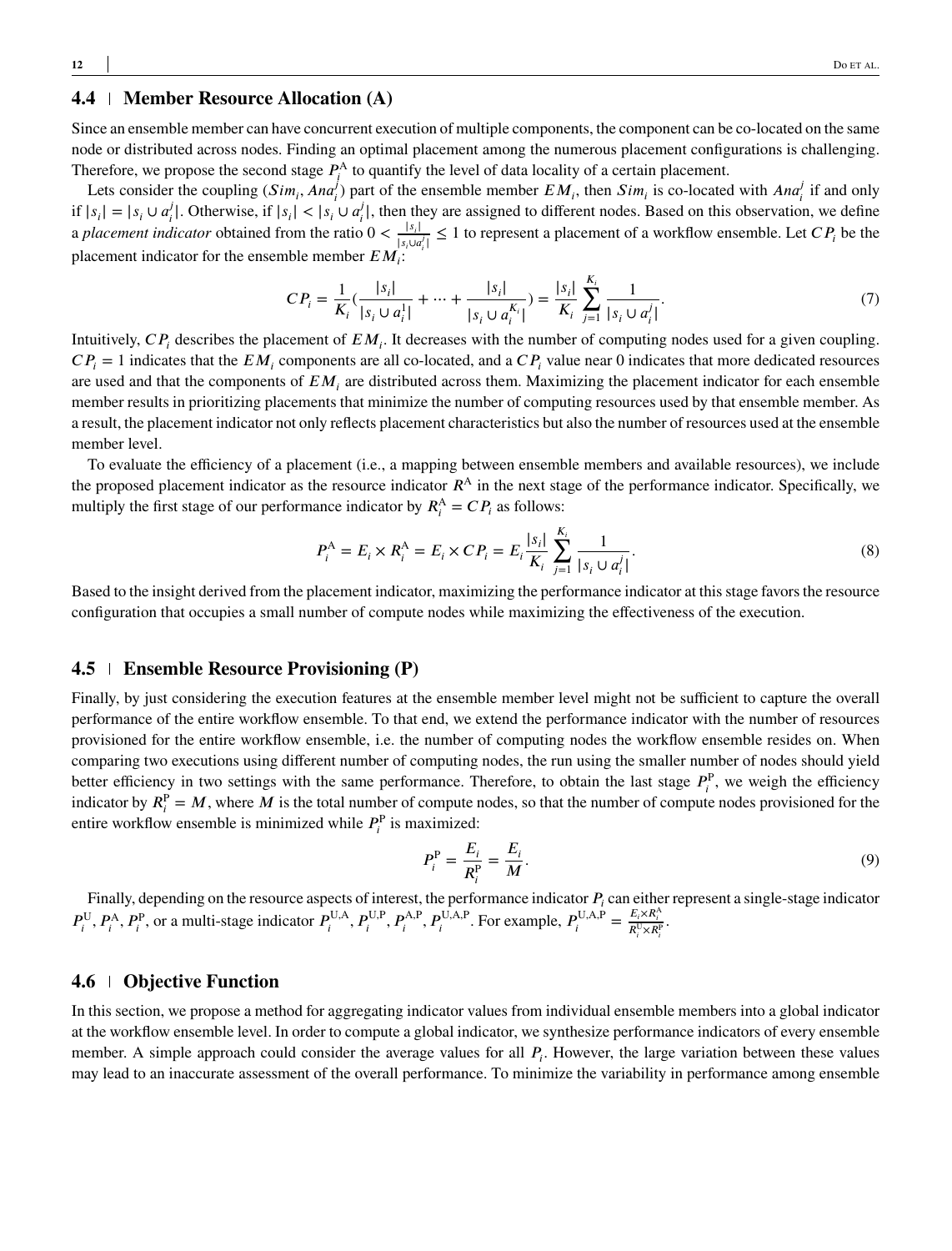members, we consider the mean performance  $\overline{P}$  from which we subtract the standard deviation:

<span id="page-12-0"></span>
$$
F(P_i) = \overline{P} - \sqrt{\frac{1}{N} \sum_{i=1}^{N} (P_i - \overline{P})^2} \quad \text{where} \quad \overline{P} = \frac{1}{N} \sum_{i=1}^{N} P_i.
$$
 (10)

The intuition behind [Equation \(10\)](#page-12-0) is to favor workflow ensemble's configurations with good makespan, i.e. configurations with low variability between workflow ensemble members (recall that the makespan of a workflow ensemble is defined as the maximum completion time among its members). The goal of an efficient configuration, as defined in this work, is to maximize the objective function  $F$ . The higher the value of the objective function, the better the performance of the entire workflow regarding efficiency, makespan, resource usage, and component placement.

## **5 EXPERIMENTAL EVALUATION**

In this section, we evaluate the ability of the proposed performance indicators to characterize the execution performance of workflow ensembles. We extend our previous experimental configuration settings [\(Section 2.2\)](#page-2-2) with scenarios in which multiple analyses are coupled with the simulation.

#### **5.1 Configuration Exploration**

<span id="page-12-1"></span>

|                  |                       | Number of Number of | Node indexes      |              |              |                                                                               |              |              |  |
|------------------|-----------------------|---------------------|-------------------|--------------|--------------|-------------------------------------------------------------------------------|--------------|--------------|--|
| Configuration    | computing<br>nodes(N) | ensemble<br>members | Ensemble member 1 |              |              | Ensemble member 2                                                             |              |              |  |
|                  |                       |                     |                   |              |              | Simulation 1 Analysis 1.1 Analysis 1.2 Simulation 2 Analysis 2.1 Analysis 2.2 |              |              |  |
| C <sub>2.1</sub> |                       |                     | $n_0$             | $n_{\gamma}$ | $n_{\gamma}$ | $n_{1}$                                                                       | $n_{2}$      | $n_{\gamma}$ |  |
| C2.2             |                       |                     | $n_0$             |              | $n_{\rm i}$  | $n_{\Omega}$                                                                  | $n_{\gamma}$ | $n_{\gamma}$ |  |
| C2.3             |                       |                     | $n_0$             | $n_{1}$      | $n_{\gamma}$ | $n_0$                                                                         | $n_{1}$      | $n_{\gamma}$ |  |
| C <sub>2.4</sub> |                       |                     | $n_0$             | $n_0$        | $n_{\alpha}$ | $n_{1}$                                                                       | $n_{1}$      | $n_{\gamma}$ |  |
| C <sub>2.5</sub> |                       |                     | $n_0$             | $n_{1}$      | $n_{\gamma}$ | $n_{1}$                                                                       | $n_0$        | $n_{\gamma}$ |  |
| C2.6             |                       |                     | $n_0$             |              |              | $n_{\alpha}$                                                                  | $n_{1}$      | п,           |  |
| C2.7             |                       |                     | $n_0$             | $n_0$        | $n_{\rm i}$  | $n_{1}$                                                                       | $n_0$        | $n_{1}$      |  |
| C2.8             |                       |                     | n <sub>0</sub>    | $n_0$        |              | $n_{1}$                                                                       | $n_{1}$      | $n_{1}$      |  |

**TABLE 5** Experimental configurations with two ensemble members, each ensemble member has two analyses per simulation.

*Workflow ensemble configurations***.** In this work, we apply our multi-stage performance indicators to two sets of configurations, each of these sets specifies the number of ensemble members and the node assignment for each ensemble component. In this paper, we consider only workflow ensembles comprised of 2 ensemble members. The first set of configurations includes  $C1.1$ to *C*1.5 [\(Table 2\)](#page-4-0). For every configuration in this set, each ensemble member is a single coupling of a simulation and an in situ analysis. The second set consists of configurations ranging from *C*2.1 to *C*2.8 [\(Table 5\)](#page-12-1). For configurations in this set, the simulation of each ensemble member is coupled with two analyses. For each configuration in both sets, every simulation runs on 16 cores while every analysis is assigned 8 cores, which is identified by following the similar procedure described in [Section 3.4.1](#page-7-0) to minimize idle time occurred in the coupling between them. With this setting, configurations of the second set leverage all cores of each compute node, thus saturating the computing resources (recall that each compute node has 32 cores). Since we propose a multi-stage method for evaluating the performance of an ensemble member as well as the entire workflow ensemble, we examine the impact and the order of each stage on the quality of the performance indicator  $P_i$  by accumulating in the objective function  $F(P_i)$  as the performance of the entire workflow ensemble. To this end, we explore two feasible paths that can be followed to concatenate performance indicator stages: (1)  $P_i^{\text{U}} \to P_i^{\text{U,P}} \to P_i^{\text{U,P,A}}$ ; or (2)  $P_i^{\text{U}} \to P_i^{\text{U,A}} \to P_i^{\text{U,A,P}}$ . For path (1),  $P_i^{\text{U,P}} = P_i^{\text{U}}/M$ , where *M* is the total number of nodes used by the workflow ensemble (see [Table 4\)](#page-10-0) and  $P_i^{U,P,A} = P_i^{U,P} \times CP_i$ , where  $CP_i$  is the placement indicator defined in [Section 4.4.](#page-11-1) Note that  $P_i^{U,P,A} = P_i^{U,A,P}$ . Specifically, we observe changes in  $F(P_i)$  when adding a new stage (i.e., resource usage U, resource provisioning P, resource allocation A) to the performance indicator  $P_i$ , which can be either  $P_i^{\text{U}}, P_i^{\text{U,P}}, P_i^{\text{U,A}}, P_i^{\text{U,P,A}}, \text{ or } P_i^{\text{U,A,P}}.$ 

*Results*. [Figure 9](#page-13-0) demonstrates the results of the objective performance function at each of the multiple stages of  $P_i$  over different configurations in the first set. After the initial stage of  $P_i^{\text{U}}$  (Figure 9 left), a new layer is added, either P in the middle top figure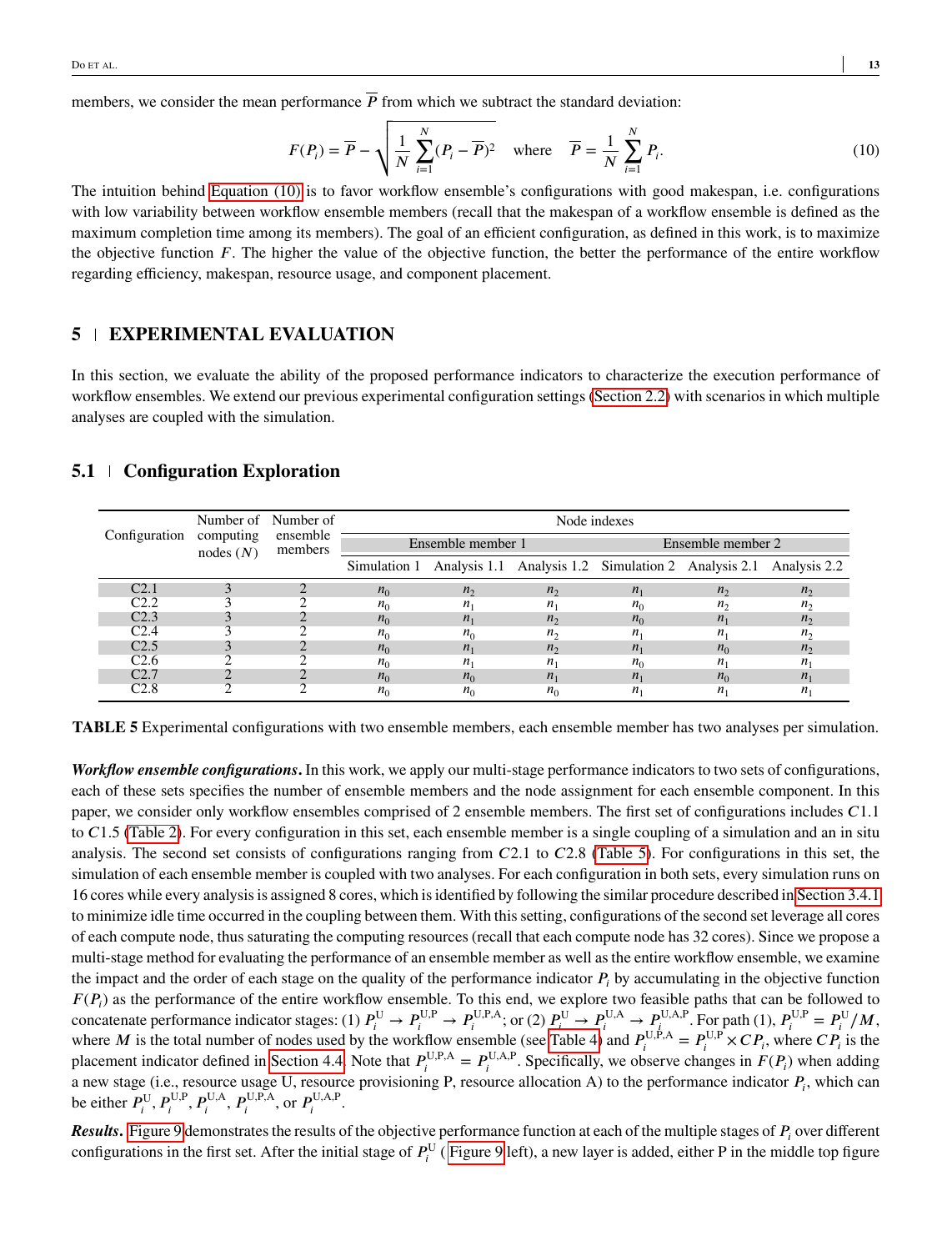<span id="page-13-0"></span>

**FIGURE 9**  $F(P_i)$  on different  $P_i$  orders over configurations which have one analysis per simulation (the higher the better).

or A on the middle bottom to form the next stage. On the contrary,  $P_i^{U,A}, P_i^{U,P}$  is not able to differentiate the performance of *𝐶*1*.*4 from *𝐶*1*.*5 as these two configurations both use 2 compute nodes. Recall that in *𝐶*1*.*4 the two simulations share a node while the two analyses share another node. As shown in [Figures 3](#page-4-1) and [4,](#page-5-0) C1.4 does not lead to small member makespan due to the contention of co-location between two analyses. In  $P_i^{U,A,P}$ , the performance of C1.4 is degraded to lower than C1.5, but higher than *C*1.1, *C*1.2, and *C*1.3. Finally, our performance indicator confirms that *C*1.5 is the best choice, as demonstrated by traditional metrics in [Figures 4](#page-5-0) and [5](#page-5-0) that *C*1.5 has the smallest makespan. *C*1.5 outperforms other configurations, which also validates the common intuition associated with in situ processing that simulations and analyses must be co-located when possible. Since the in-memory staging mechanism in this work is implemented by DIMES<sup>[8](#page-16-7)</sup> (data resides on the memory of the simulation node), co-locating the analysis with the simulation can benefit from data locality – the time for staging data is significantly shortened.

<span id="page-13-1"></span>

**FIGURE 10**  $F(P_i)$  on different  $P_i$  orders over configurations which have two analyses per simulation (the higher the better).

By opposition to the first set of configurations, for the second set, we do not show the results of traditional metrics (described in [Table 1\)](#page-2-1) due to the lack of space. However, experimental results of these metrics when using the second set of configurations are not as straightforward as the first on inferring from the metrics monitored which configuration is the best. The increased number of analyses involved in an ensemble member complicates the performance evaluation using traditional metrics. Utilizing the whole cores of compute nodes in several configurations, e.g.  $C2.6$ ,  $C2.7$ ,  $C2.8$ , likely saturates the resources, which makes it difficulty to compare them with other configurations where compute nodes are not entirely occupied by ensemble components. This scenario motivates the need for a performance indicator able to elect the best potential configuration in terms of efficiency of the workflow ensemble. [Figure 10](#page-13-1) shows the values taken by the objective function when instantiated with different configurations in the second set. In this case,  $P_i^{U,P}$  separates the set of configurations in two groups defined by the number of compute nodes used by the workflow ensemble (*C*2.6, *C*2.7 and *C*2.8 uses 2 nodes when the other configurations use 3 nodes). Then,  $P_i^{\text{U,P,A}}$  keeps this distinction but in addition indicates that configuration *C*2.8 should return better performance than the others. On the other hand, when adding layer A, we first isolate *C*2.8 from the other configurations, and further differentiate *C*2.6*, C*2.7 from C2.1, C2.2, C2.4 at the last stage. Note that, similarly to conclusions reached in the previous setup, the chosen configuration *C*2.8 is also the optimal configuration in terms of co-location (i.e. simulation is collocated with its analyses) which again confirms the benefits of co-locating coupled components of an ensemble member.

## **5.2 Increased Number of Ensemble Members**

*Workflow ensemble configurations***.** In this section, we refine the three configurations described in [Table 3](#page-8-0) to scale up the number of ensemble members. Our goal is to increase the load on compute nodes' resources and increase network communications. We pile up 4 ensemble members on 2 nodes and explore different component placements (see [Table 6\)](#page-14-0). Specifically,  $C_{colocated}$ co-locates ensemble components of every two ensemble members on the same node to guarantee data locality among ensemble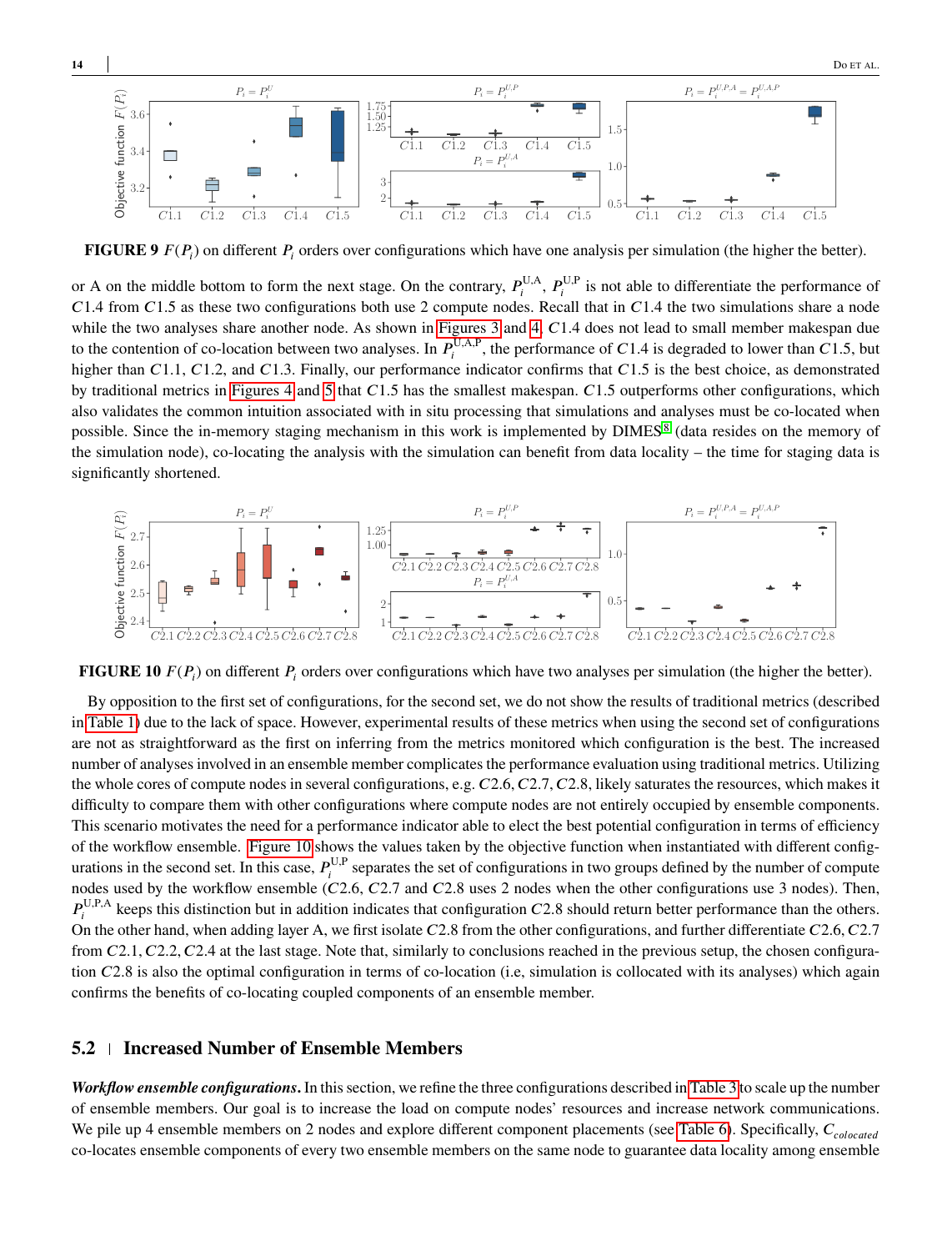<span id="page-14-0"></span>

|                      | Node indexes      |         |                                                                                                         |                  |                   |             |                   |             |
|----------------------|-------------------|---------|---------------------------------------------------------------------------------------------------------|------------------|-------------------|-------------|-------------------|-------------|
| Configuration        | Ensemble member 1 |         | Ensemble member 2                                                                                       |                  | Ensemble member 3 |             | Ensemble member 4 |             |
|                      |                   |         | Simulation 1 Analysis 1.1 Simulation 2 Analysis 2.1 Simulation 3 Analysis 3.1 Simulation 4 Analysis 4.1 |                  |                   |             |                   |             |
| $\sim$ colocated     | $n_0$             | $n_0$   | $n_0$                                                                                                   | $n_0$            | $n_{1}$           | $n_{1}$     | $n_{1}$           | $n_{\rm i}$ |
| $\backsim$ dedicated | $n_0$             | $n_{1}$ | $n_{\Omega}$                                                                                            | $\boldsymbol{n}$ | $n_{\Omega}$      | $n_{\rm i}$ | $n_0$             | n           |
| $\cup_{hybrid}$      | $n_0$             | $n_{1}$ | $n_0$                                                                                                   | $n_{1}$          | $n_{1}$           | $n_0$       | $n_{1}$           | $n_0$       |

**TABLE 6** Experimental configurations for the first 4 ensemble members allocated on 2 compute nodes, each ensemble member has one simulation and one analysis. To increase the number of ensemble members, these settings can be replicated with a higher number of nodes (e.g., 8 ensemble members on 4 compute nodes, 16 ensemble members on 8 compute nodes).

components of an ensemble member. On the other hand,  $C_{dedicated}$  co-locates simulations of every four ensemble members on a single node while the corresponding analyses are placed on another dedicated node. With  $C_{hybrid}$  configuration, ensemble components from a two-ensemble member pair are interchangeably placed together, i.e. the analyses of the other two ensemble members are co-located with the simulations of another two ensemble members. To accommodate sufficient cores for 4 ensemble members on 2 compute nodes, we couple a simulation with one analysis per ensemble member, in which the simulation used 8 cores and the analysis 4 cores. To increase the number of ensemble members per workflow ensemble, we replicate the placement described for 4 ensemble members. In this experiment, the number of ensemble members varies between 4 and 32.

<span id="page-14-1"></span>

**FIGURE 11**  $F(P_i)$  on different  $P_i$  orders over configurations which have one analysis per simulation (the higher the better). Each configuration is measured over 5 trials.

*Results.* [Figure 11](#page-14-1) shows the values of the objective function for each performance indicator  $P_i^U$ ,  $P_j^{U,A}$ ,  $P_i^{U,A,P}$ . With  $P_i =$  $P_i^U$ , since the number of cores used by every ensemble member is identical among configurations,  $P_i^U$  indirectly reflects the computational efficiency of each configuration. Recall from [Section 3.4.2](#page-8-2) that the computational efficiency of  $C_{colocated}$  and  $C_{hvbrid}$  are approximately comparable once there is only one simulation and one analysis co-located on a single node. We note that  $C_{colocated}$  surpasses  $C_{hybrid}$  when a greater number of ensemble components competes for a certain amount of resources. This observation highlights the significance of data locality for allocating ensemble components of a workflow ensemble on shared resources. Overall, *C<sub>dedicated</sub>* exhibits the lowest value of the objective function in most cases, which indicates an example of poor placement. We also notice a decline of  $C_{colocated}$  at high numbers of ensemble members which closes the gap from the other two configurations. This may be due to the congestion of a high number of data requests to the staging server (recall from [Section 2.2,](#page-2-2) the in-memory staging area is implemented by DIMES) as there are numerous concurrent ensemble members communicating data to each other at the same time. We leave the investigation of this behavior for future work.  $P_i^{U,A}$  assists to distinct *C*<sub>colocated</sub> from *C*<sub>dedicated</sub> and *C*<sub>hybrid</sub> as it favors configurations with higher level of data locality. Finally,  $P_i^{U,A,P}$  groups executions by the number of compute nodes utilized, so that the performance evaluation considers the resource cost defining by node count. The remark is consistent as  $C_{colocated}$  still offers the highest objective value among configurations for a given number of ensemble members.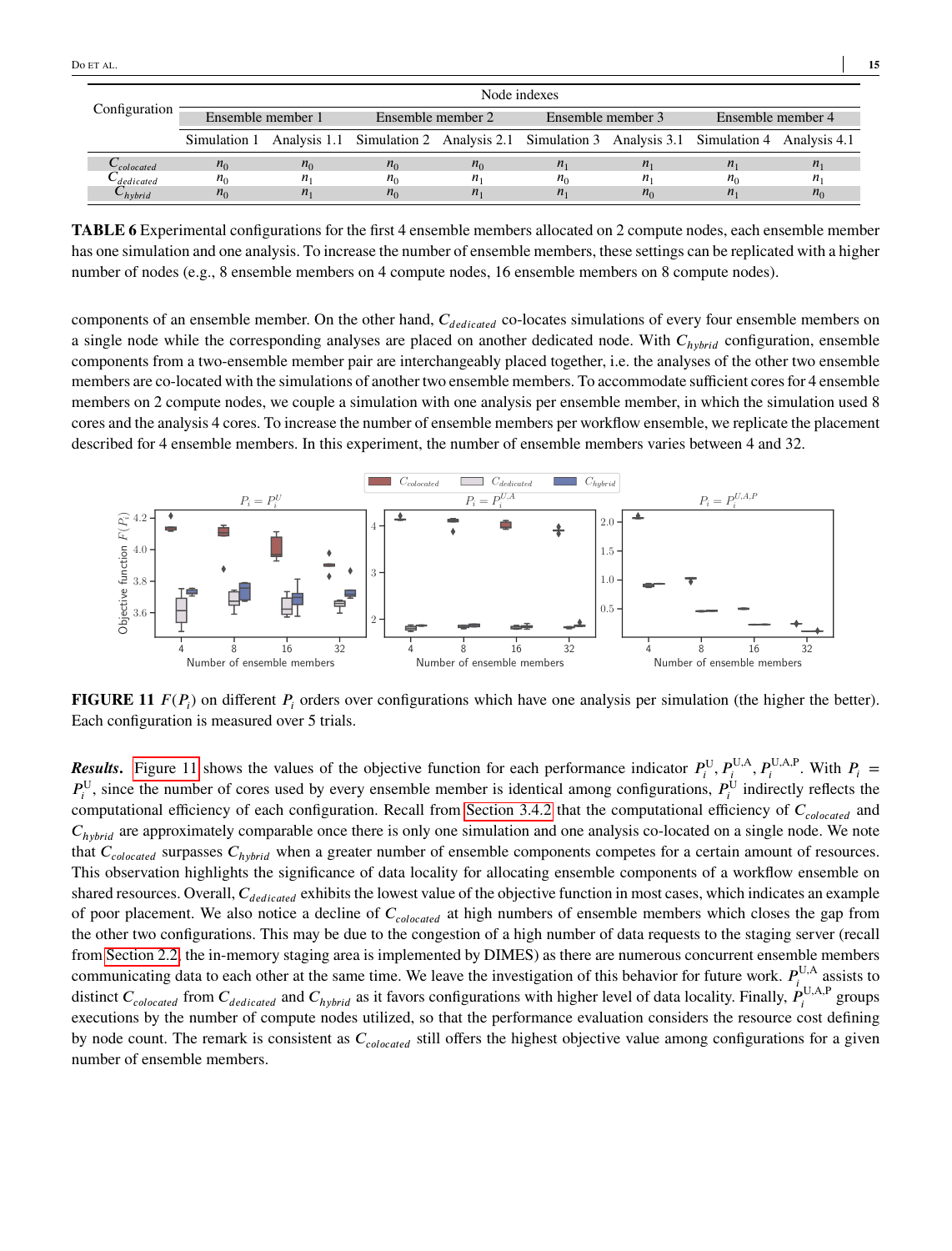## **6 RELATED WORK**

Modern scientific workflows commonly feature multiple coupled components, which need to be monitored at the same time to understand the global performance of the workflow. Recent monitoring systems for scientific workflows use system-level infor-mation to extract insights into the execution of the workflows. LDMS<sup>[25](#page-17-9)</sup> developed distributed profiling services to periodically

sample resource utilization metrics of compute nodes running the workflow. SOS $^{26}$  $^{26}$  $^{26}$  leverages conventional HPC monitoring tools to build an online performance profile that can be run alongside the workflow execution to analyze workflow behaviors. However, traditional performance tools are not designed for modern workflows featuring in situ processing. They collect potentially unnecessary data and may incur significant overhead during profiling.

Several works have addressed monitoring overhead by introducing their particular methods to evaluate a subset of desired features of the workflows. Taufer et al.<sup>[27](#page-17-11)</sup> leveraged domain-specific metrics such as lost frames to characterize in situ analytic tasks using various job mappings. Zacarias et al.<sup>[28](#page-17-12)</sup> estimated the performance degradation arising from co-located applications using a machine learning model. SeeSA $w^{29}$  $w^{29}$  $w^{29}$  maximized the performance of in situ analysis under power constraints using energy management approaches. WOWMON<sup>[30](#page-17-14)</sup> implemented a runtime that provides a monitoring scheme for scientific workflows composed of in situ tasks by collecting a set of proposed metrics, and a machine learning-based performance diagnosis to validate if the collected metrics are necessary or redundant. While these works focused on in situ workflows, evaluating the performance of the workflow ensembles is not a straightforward extension of evaluating individual workflows. Our work defines the performance of ensembles of in situ workflows.

Ensemble-based methods [3](#page-16-2)[,4](#page-16-3) recently gained attention in the computational science, mainly due to the growth of computing power of large-scale systems allowing more simulations to run in parallel. Ensembles are an efficient approach for enhancing sampling techniques, exploring broader configuration space and overcoming the local minima problem observed in scientific simulations. Multiple-walker<sup>[3](#page-16-2)</sup> allowed faster convergence and better sampling by exploiting multiple replicas that simulta-neously explore free-energy landscape in addition to transition coordinates of the system. Generalized ensembles<sup>[4](#page-16-3)</sup> explored multiple states of a simulation in ensembles with a probability weight factor so that a random walk in a particular state can escape the energy barrier.

Several recent efforts attempted to efficiently manage the execution of ensemble-based simulations combined with analysis tasks. John et al.<sup>[31](#page-17-15)</sup> proposed a workflow management system that stores task provenances to enable adaptive ensemble sim-ulation. EnTK<sup>[12](#page-16-11)</sup> is a general-purpose toolkit that abstracts components and tasks in an ensemble-based workflow to support various scenarios in which the number of tasks or task dependencies can vary. These works build on RADICAL-Pilot as runtime system $32$ . However, these works focus on workflow ensembles with traditional data coupling among tasks and not on work-flow ensembles of in situ tasks like the proposed work. A recent study<sup>[33](#page-17-17)</sup> has aimed to prepare the HPC software stack to sustain concurrent execution of multiple simulations and in situ analyses.

# **7 CONCLUSION**

In this paper, we characterize an ensemble of in situ workflows using multiple configurations and placements. Based on the insights gained from this characterization, we introduce a theoretical framework that models the execution of workflow ensembles when multiple simulations are coupled with multiple analyses using in situ techniques. We define the notion of computational efficiency for workflow ensembles at component level, and then extend this notion to member and ensemble levels by designing several performance indicators. These indicators capture the performance of a workflow ensemble by aggregating several metrics of the given workflow ensemble in terms of resource usage efficiency and resources allocated for components, members, and the entire ensemble. By evaluating these indicators on a real molecular dynamic simulation use case, we show the advantages of data locality when co-locating the simulation with the corresponding analyses in an ensemble member. This finding allows us to schedule each ensemble member of the workflow ensemble individually on a distinct allocation, targeting the co-location among ensemble components of each ensemble member.

Future work will consider leveraging the proposed indicators for scheduling in situ components of a workflow ensemble under resource constraints. The performance indicators appear to be beneficial to assisting in the comparison between different scheduling decisions to optimize scientific discovery. Another future work direction is adapting our performance framework to more complex domain-specific use cases of workflow ensembles, e.g. adaptive sampling<sup>[12](#page-16-11)</sup> in which simulations are periodically executed and restarted.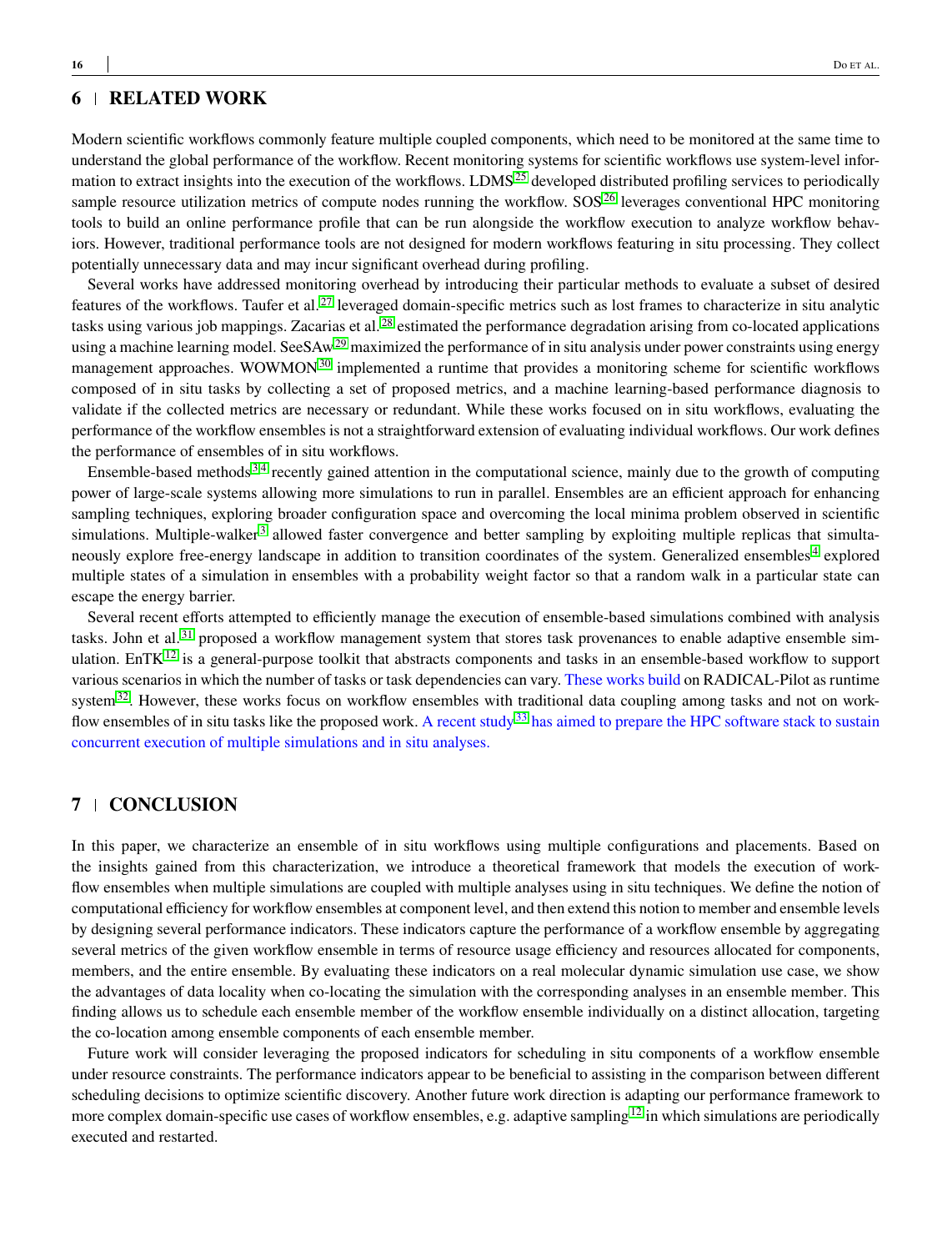# **ACKNOWLEDGEMENTS**

This work is funded by NSF contracts #1741040, #1741057, and #1841758; and DOE contract #DE-SC0012636. This research used resources of NERSC, a U.S. DOE Office of Science Facility operated under contract #DE-AC02-05CH11231 and OLCF at the Oak Ridge National Laboratory supported by the Office of Science in the U.S. DOE under contract #DE-AC05-00OR22725.

## **References**

- <span id="page-16-0"></span>1. Malawski M, Juve G, Deelman E, Nabrzyski J. Algorithms for cost- and deadline-constrained provisioning for scientific workflow ensembles in IaaS clouds. *Future Generation Computer Systems* 2015; 48: 1-18.
- <span id="page-16-1"></span>2. Cheatham III TE, Roe DR. The Impact of Heterogeneous Computing on Workflows for Biomolecular Simulation and Analysis. *Computing in Science Engineering* 2015; 17(2).
- <span id="page-16-2"></span>3. Comer J, Phillips JC, Schulten K, Chipot C. Multiple-Replica Strategies for Free-Energy Calculations in NAMD: Multiple-Walker Adaptive Biasing Force and Walker Selection Rules. *Journal of Chemical Theory and Computation* 2014; 10(12).
- <span id="page-16-3"></span>4. Chelli R, Signorini GF. Serial Generalized Ensemble Simulations of Biomolecules with Self-Consistent Determination of Weights. *Journal of Chemical Theory and Computation* 2012; 8(3).
- <span id="page-16-4"></span>5. Vetter JS, Brightwell R, Gokhale M, et al. Extreme Heterogeneity 2018 - Productive Computational Science in the Era of Extreme Heterogeneity: Report for DOE ASCR Workshop on Extreme Heterogeneity. 2018.
- <span id="page-16-5"></span>6. Khoshlessan M, Paraskevakos I, Fox GC, Jha S, Beckstein O. Parallel performance of molecular dynamics trajectory analysis. *Concurrency and Computation: Practice and Experience* 2020; 32.
- <span id="page-16-6"></span>7. Ferreira da Silva R, Filgueira R, Pietri I, Jiang M, Sakellariou R, Deelman E. A Characterization of Workflow Management Systems for Extreme-Scale Applications. *Future Generation Computer Systems* 2017; 75: 228–238. [doi:](http://dx.doi.org/10.1016/j.future.2017.02.026) [10.1016/j.future.2017.02.026](http://dx.doi.org/10.1016/j.future.2017.02.026)
- <span id="page-16-7"></span>8. Zhang F, Jin T, Sun Q, et al. In-memory staging and data-centric task placement for coupled scientific simulation workflows. *Concurrency and Computation: Practice and Experience* 2017; 29(12).
- <span id="page-16-8"></span>9. Ferreira da Silva R, Callaghan S, Do TMA, Papadimitriou G, Deelman E. Measuring the impact of burst buffers on dataintensive scientific workflows. *Future Generation Computer Systems* 2019; 101. [doi: 10.1016/j.future.2019.06.016](http://dx.doi.org/10.1016/j.future.2019.06.016)
- <span id="page-16-9"></span>10. Mondragon OH, Bridges PG, Levy S, Ferreira KB, Widener P. Understanding Performance Interference in Next-Generation HPC Systems. In: *Proceedings of the International Conference for High Performance Computing, Networking, Storage and Analysis*; 2016.
- <span id="page-16-10"></span>11. Do TMA, Pottier L, Ferreira da Silva R, Caíno-Lores S, Taufer M, Deelman E. Assessing Resource Provisioning and Allocation of Ensembles of In Situ Workflows. In: *50th International Conference on Parallel Processing Workshop*; 2021; New York, NY, USA
- <span id="page-16-11"></span>12. Balasubramanian V, Jensen T, Turilli M, Kasson P, Shirts M, Jha S. Adaptive Ensemble Biomolecular Applications at Scale. *SN Computer Science* 2020; 1(2): 104.
- <span id="page-16-12"></span>13. Dauwe D, Friese R, Pasricha S, Maciejewski A, Koenig G, Siegel H. Modeling the Effects on Power and Performance from Memory Interference of Co-located Applications in Multicore Systems. In: *Proceedings of the International Conference on Parallel and Distributed Processing Techniques and Applications*; 2014.
- <span id="page-16-13"></span>14. Akyuz N, Georgieva ER, Zhou Z, et al. Transport domain unlocking sets the uptake rate of an aspartate transporter. *Nature* 2015; 518(7537): 68–73.
- <span id="page-16-14"></span>15. Bjelkmar P, Larsson P, Cuendet MA, Hess B, Lindahl E. Implementation of the CHARMM Force Field in GROMACS: Analysis of Protein Stability Effects from Correction Maps, Virtual Interaction Sites, and Water Models. *J. Chem. Theory Comput.* 2010; 6(2).